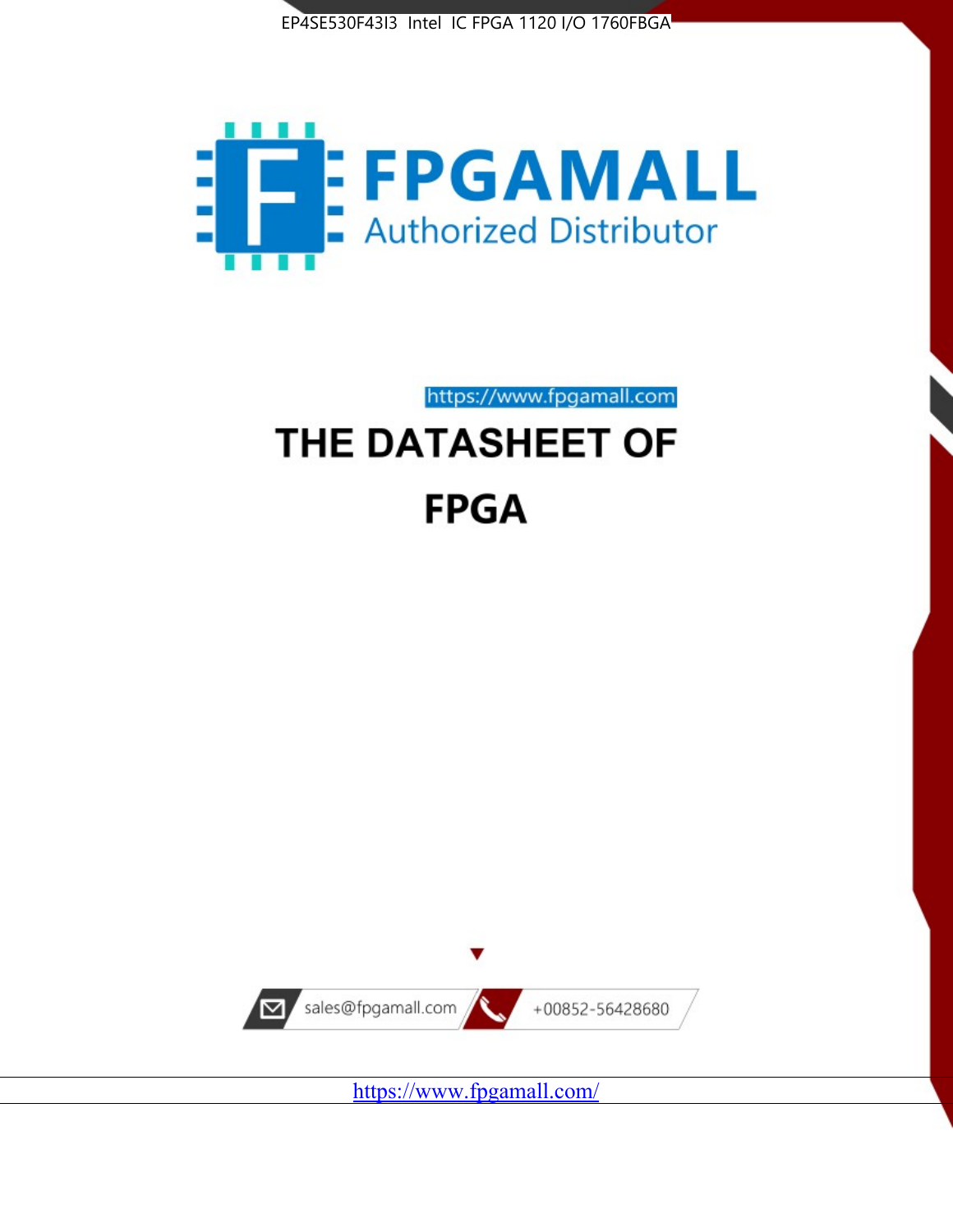EP4SE530F43I3 Intel IC FPGA 1120 I/O 1760FBGA



**SIV51001-3.5**

Altera® Stratix® IV FPGAs deliver a breakthrough level of system bandwidth and power efficiency for high-end applications, allowing you to innovate without compromise. Stratix IV FPGAs are based on the Taiwan Semiconductor Manufacturing Company (TSMC) 40-nm process technology and surpass all other high-end FPGAs, with the highest logic density, most transceivers, and lowest power requirements.

The Stratix IV device family contains three optimized variants to meet different application requirements:

- Stratix IV E (Enhanced) FPGAs—up to 813,050 logic elements (LEs), 33,294 kilobits (Kb) RAM, and 1,288 18 x 18 bit multipliers
- Stratix IV GX transceiver FPGAs—up to 531,200 LEs, 27,376 Kb RAM, 1,288 18 x 18-bit multipliers, and 48 full-duplex clock data recovery (CDR)-based transceivers at up to 8.5 Gbps
- Stratix IV GT—up to 531,200 LEs, 27,376 Kb RAM, 1,288 18 x 18-bit multipliers, and 48 full-duplex CDR-based transceivers at up to 11.3 Gbps

The complete Altera high-end solution includes the lowest risk, lowest total cost path to volume using HardCopy® IV ASICs for all the family variants, a comprehensive portfolio of application solutions customized for end-markets, and the industry leading Quartus® II software to increase productivity and performance.

For information about upcoming Stratix IV device features, refer to the *Upcoming [Stratix IV Device Features](http://www.altera.com/literature/hb/stratix-iv/uf01001.pdf?GSA_pos=2&WT.oss_r=1&WT.oss=upcoming)* document.

f For information about changes to the currently published *Stratix IV Device Handbook*, refer to the *[Addendum to the Stratix IV Device Handbook](http://www.altera.com/literature/hb/stratix-iv/stx4_siv54002.pdf)* chapter.

This chapter contains the following sections:

- "Feature Summary" on page 1–2
- "Architecture Features" on page 1–6
- "Integrated Software Platform" on page 1–19
- "Ordering Information" on page 1–19

@2016 Altera Corporation. All rights reserved. ALTERA, ARRIA, CYCLONE, HARDCOPY, MAX, MEGACORE, NIOS, QUARTUS and STRATIX words and logos are trademarks of Altera Corporation and registered in the U.S. Patent and Trademark



Stratix IV Device Handbook Volume 1 January 2016

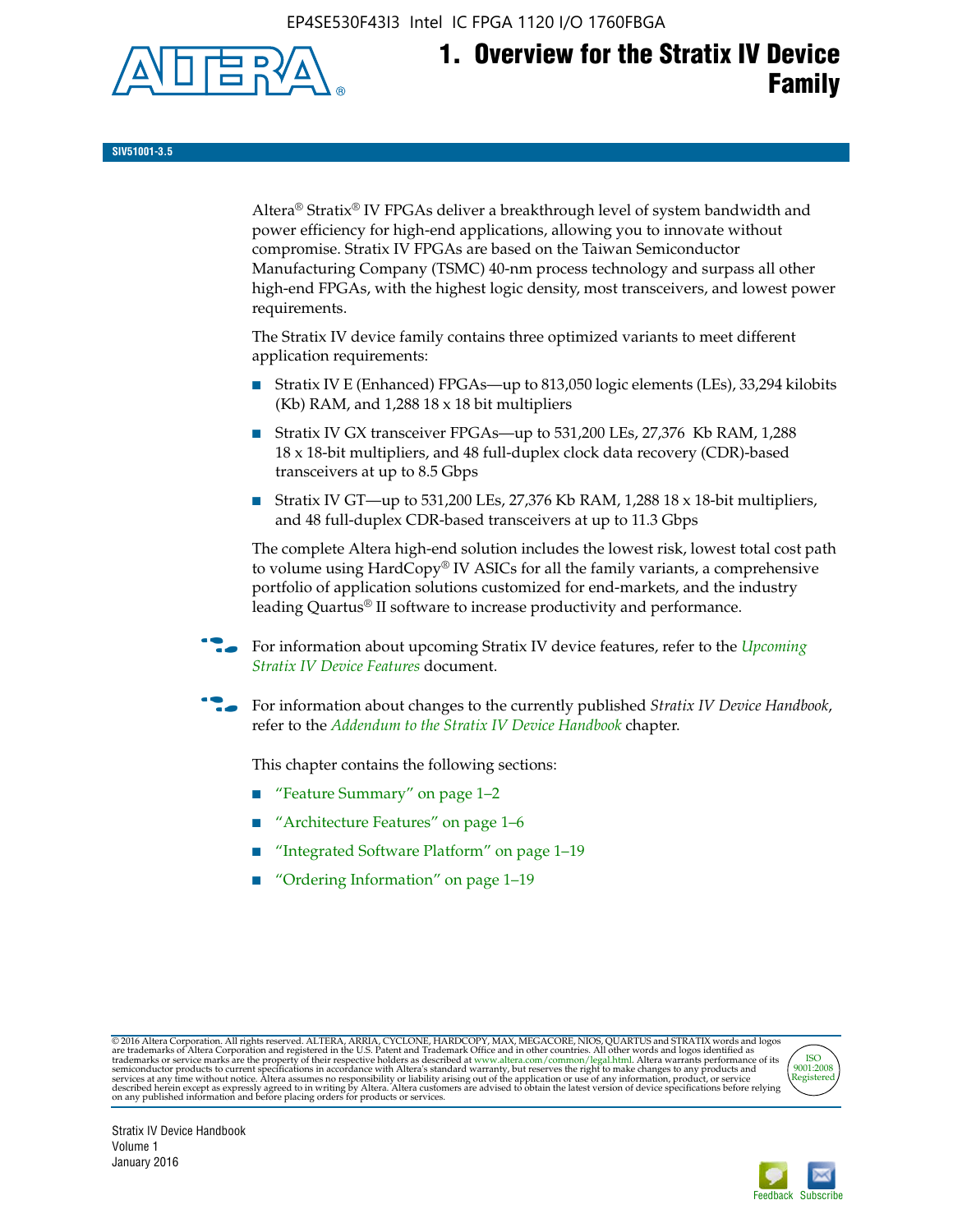# **Feature Summary**

The following list summarizes the Stratix IV device family features:

- Up to 48 full-duplex CDR-based transceivers in Stratix IV GX and GT devices supporting data rates up to 8.5 Gbps and 11.3 Gbps, respectively
- Dedicated circuitry to support physical layer functionality for popular serial protocols, such as PCI Express (PCIe) (PIPE) Gen1 and Gen2, Gbps Ethernet (GbE), Serial RapidIO, SONET/SDH, XAUI/HiGig, (OIF) CEI-6G, SD/HD/3G-SDI, Fibre Channel, SFI-5, and Interlaken
- Complete PCIe protocol solution with embedded PCIe hard IP blocks that implement PHY-MAC layer, Data Link layer, and Transaction layer functionality

**For more information, refer to the** *[IP Compiler for PCI Express User Guide](http://www.altera.com/literature/ug/ug_pci_express.pdf)***.** 

- Programmable transmitter pre-emphasis and receiver equalization circuitry to compensate for frequency-dependent losses in the physical medium
- Typical physical medium attachment (PMA) power consumption of 100 mW at 3.125 Gbps and 135 mW at 6.375 Gbps per channel
- 72,600 to 813,050 equivalent LEs per device
- 7,370 to 33,294 Kb of enhanced TriMatrix memory consisting of three RAM block sizes to implement true dual-port memory and FIFO buffers
- High-speed digital signal processing (DSP) blocks configurable as 9 x 9-bit,  $12 \times 12$ -bit,  $18 \times 18$ -bit, and  $36 \times 36$ -bit full-precision multipliers at up to 600 MHz
- Up to 16 global clocks (GCLK), 88 regional clocks (RCLK), and 132 periphery clocks (PCLK) per device
- Programmable power technology that minimizes power while maximizing device performance
- Up to 1,120 user I/O pins arranged in 24 modular I/O banks that support a wide range of single-ended and differential I/O standards
- Support for high-speed external memory interfaces including DDR, DDR2, DDR3 SDRAM, RLDRAM II, QDR II, and QDR II+ SRAM on up to 24 modular I/O banks
- High-speed LVDS I/O support with serializer/deserializer (SERDES), dynamic phase alignment (DPA), and soft-CDR circuitry at data rates up to 1.6 Gbps
- Support for source-synchronous bus standards, including SGMII, GbE, SPI-4 Phase 2 (POS-PHY Level 4), SFI-4.1, XSBI, UTOPIA IV, NPSI, and CSIX-L1
- Pinouts for Stratix IV E devices designed to allow migration of designs from Stratix III to Stratix IV E with minimal PCB impact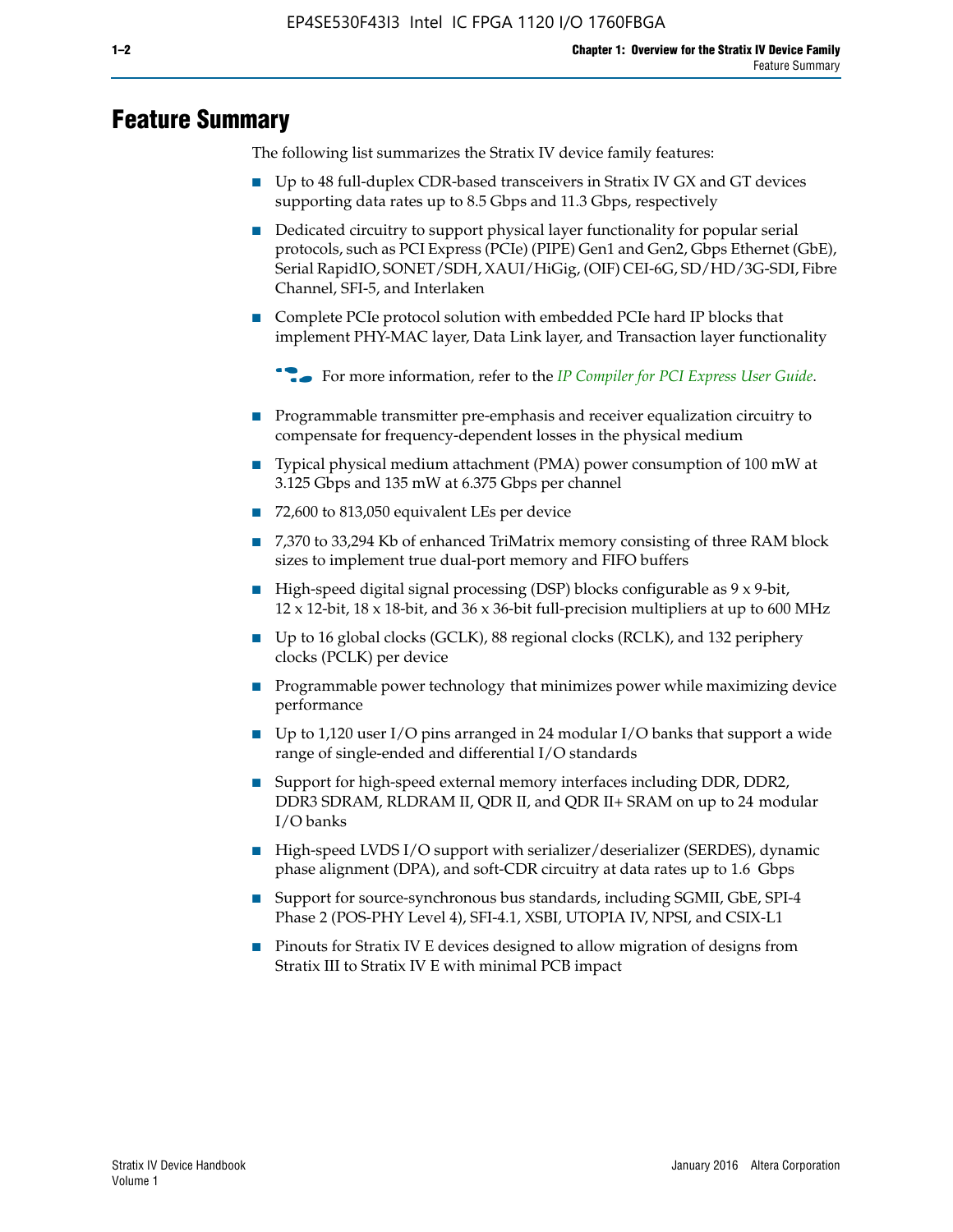# **Stratix IV GX Devices**

Stratix IV GX devices provide up to 48 full-duplex CDR-based transceiver channels per device:

- Thirty-two out of the 48 transceiver channels have dedicated physical coding sublayer (PCS) and physical medium attachment (PMA) circuitry and support data rates between 600 Mbps and 8.5 Gbps
- The remaining 16 transceiver channels have dedicated PMA-only circuitry and support data rates between 600 Mbps and 6.5 Gbps
- **1 The actual number of transceiver channels per device varies with device selection. For** more information about the exact transceiver count in each device, refer to Table 1–1 on page 1–11.
- 1 For more information about transceiver architecture, refer to the *[Transceiver](http://www.altera.com/literature/hb/stratix-iv/stx4_siv52001.pdf)  [Architecture in Stratix IV Devices](http://www.altera.com/literature/hb/stratix-iv/stx4_siv52001.pdf)* chapter.

Figure 1–1 shows a high-level Stratix IV GX chip view.

#### **Figure 1–1. Stratix IV GX Chip View** *(1)*



#### **Note to Figure 1–1:**

(1) Resource counts vary with device selection, package selection, or both.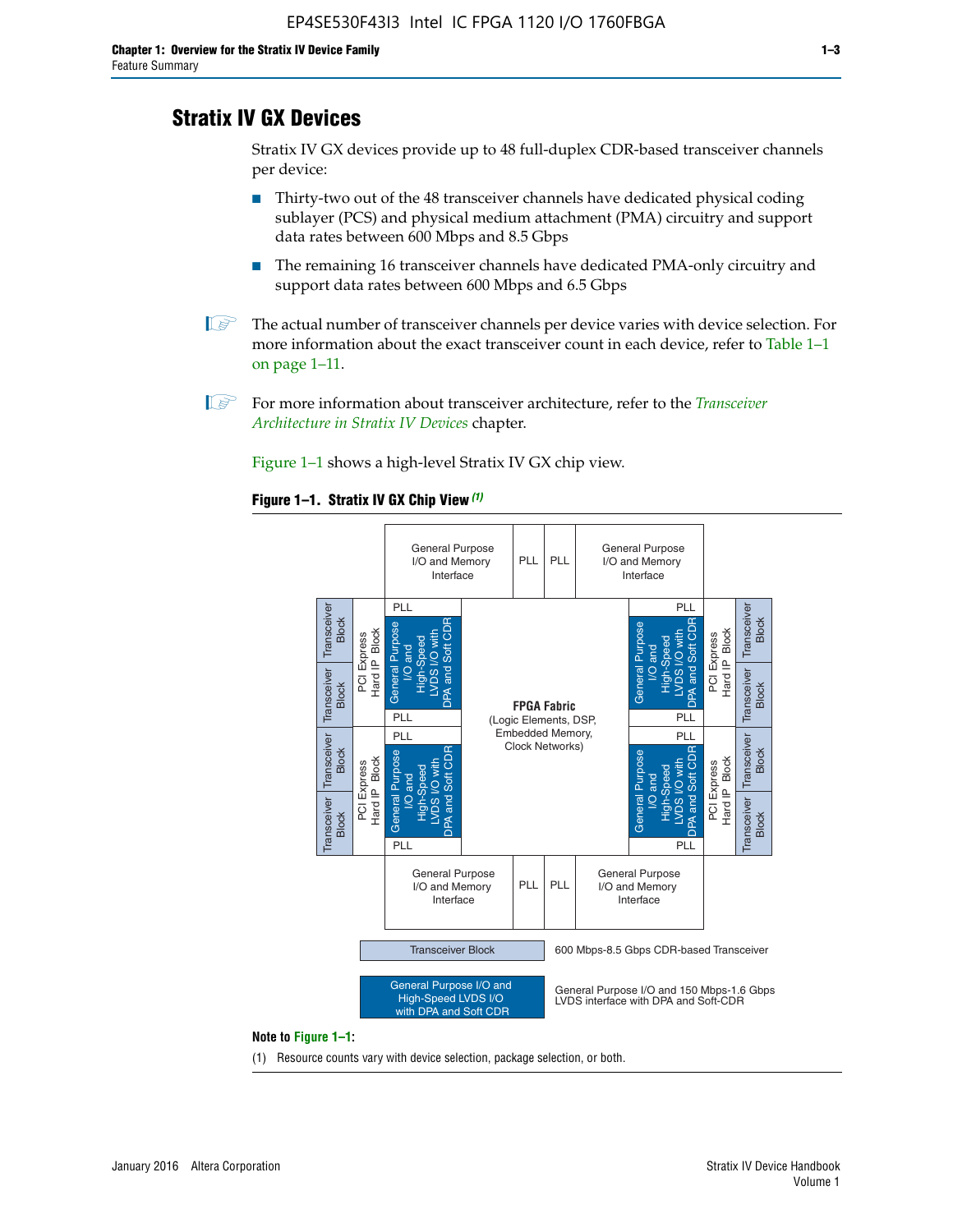# **Stratix IV E Device**

Stratix IV E devices provide an excellent solution for applications that do not require high-speed CDR-based transceivers, but are logic, user I/O, or memory intensive.

Figure 1–2 shows a high-level Stratix IV E chip view.

#### **Figure 1–2. Stratix IV E Chip View** *(1)*



#### **Note to Figure 1–2:**

(1) Resource counts vary with device selection, package selection, or both.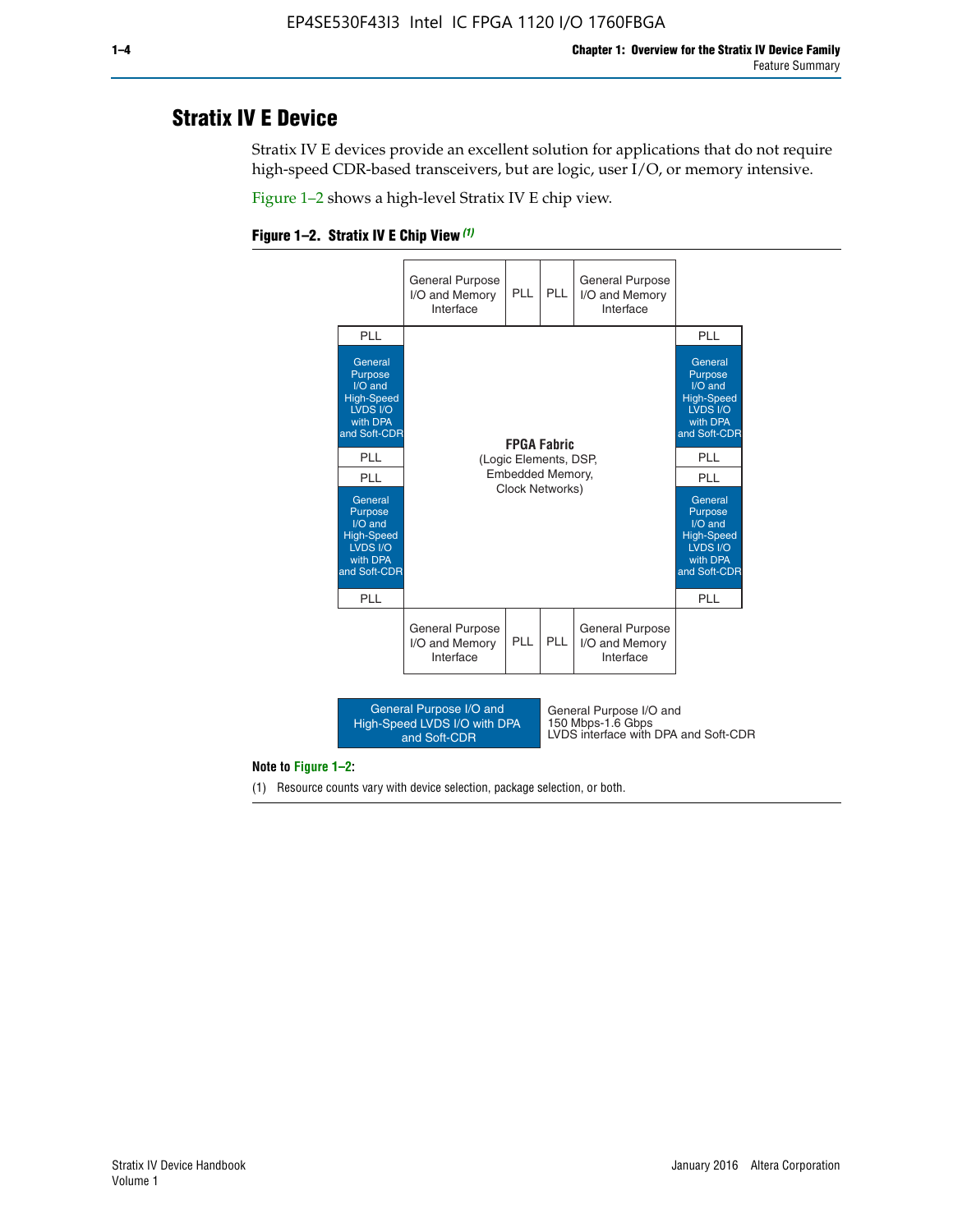# **Stratix IV GT Devices**

Stratix IV GT devices provide up to 48 CDR-based transceiver channels per device:

- Thirty-two out of the 48 transceiver channels have dedicated PCS and PMA circuitry and support data rates between 600 Mbps and 11.3 Gbps
- The remaining 16 transceiver channels have dedicated PMA-only circuitry and support data rates between 600 Mbps and 6.5 Gbps
- **1** The actual number of transceiver channels per device varies with device selection. For more information about the exact transceiver count in each device, refer to Table 1–7 on page 1–16.
- $\mathbb{I}$  For more information about Stratix IV GT devices and transceiver architecture, refer to the *[Transceiver Architecture in Stratix IV Devices](http://www.altera.com/literature/hb/stratix-iv/stx4_siv52001.pdf)* chapter.

Figure 1–3 shows a high-level Stratix IV GT chip view.





(1) Resource counts vary with device selection, package selection, or both.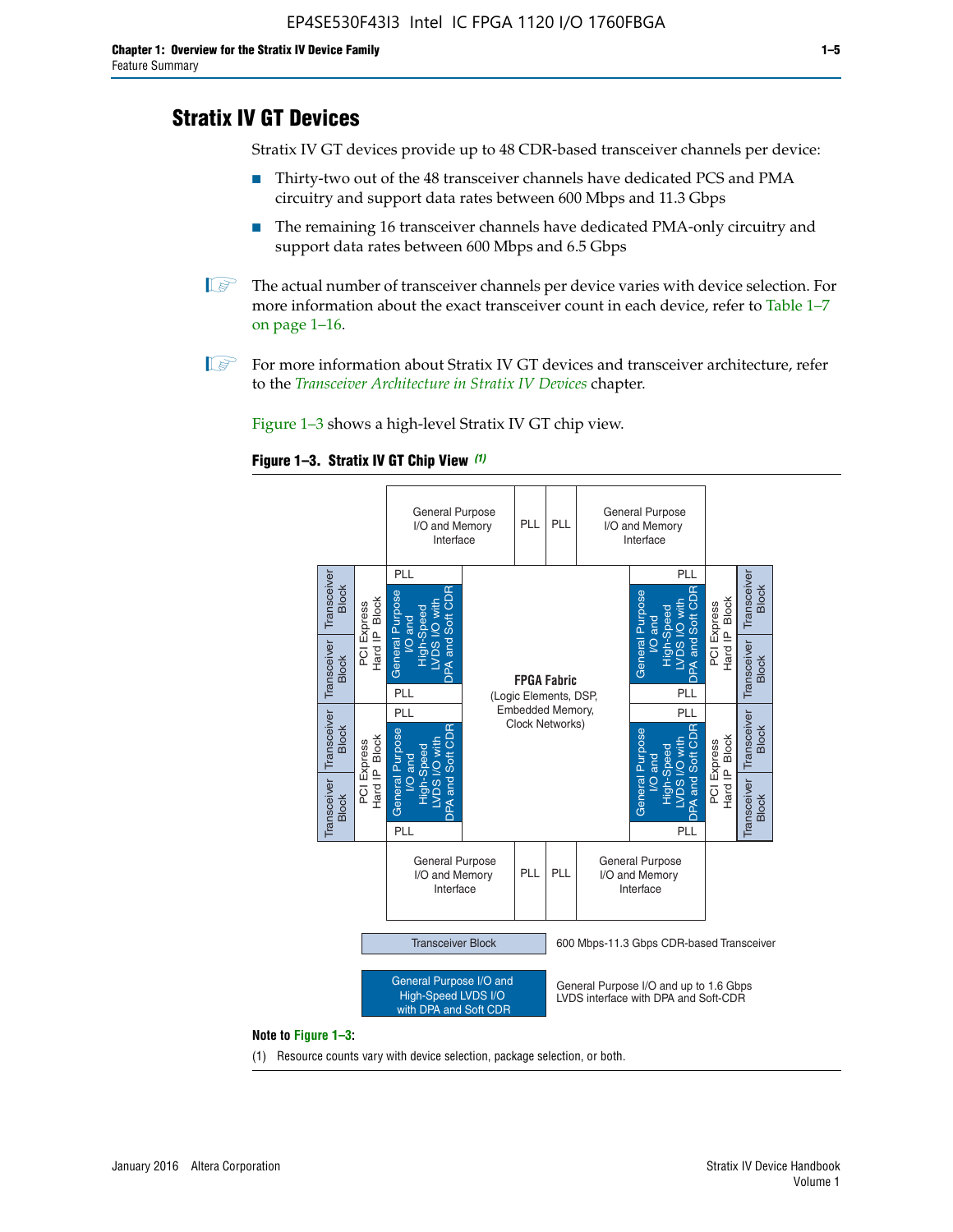# **Architecture Features**

The Stratix IV device family features are divided into high-speed transceiver features and FPGA fabric and I/O features.

# **High-Speed Transceiver Features**

The following sections describe high-speed transceiver features for Stratix IV GX and GT devices.

# **Highest Aggregate Data Bandwidth**

Up to 48 full-duplex transceiver channels supporting data rates up to 8.5 Gbps in Stratix IV GX devices and up to 11.3 Gbps in Stratix IV GT devices.

# **Wide Range of Protocol Support**

Physical layer support for the following serial protocols:

- Stratix IV GX—PCIe Gen1 and Gen2, GbE, Serial RapidIO, SONET/SDH, XAUI/HiGig, (OIF) CEI-6G, SD/HD/3G-SDI, Fibre Channel, SFI-5, GPON, SAS/SATA, HyperTransport 1.0 and 3.0, and Interlaken
- Stratix IV GT—40G/100G Ethernet, SFI-S, Interlaken, SFI-5.1, Serial RapidIO, SONET/SDH, XAUI/HiGig, (OIF) CEI-6G, 3G-SDI, and Fibre Channel
- Extremely flexible and easy-to-configure transceiver data path to implement proprietary protocols
- PCIe Support
	- Complete PCIe Gen1 and Gen2 protocol stack solution compliant to PCI Express base specification 2.0 that includes PHY-MAC, Data Link, and transaction layer circuitry embedded in PCI Express hard IP blocks
	- **For more information, refer to the [PCI Express Compiler User Guide](http://www.altera.com/literature/ug/ug_pci_express.pdf).**
	- Root complex and end-point applications
	- $x1, x4,$  and  $x8$  lane configurations
	- PIPE 2.0-compliant interface
	- Embedded circuitry to switch between Gen1 and Gen2 data rates
	- Built-in circuitry for electrical idle generation and detection, receiver detect, power state transitions, lane reversal, and polarity inversion
	- 8B/10B encoder and decoder, receiver synchronization state machine, and ± 300 parts per million (ppm) clock compensation circuitry
	- Transaction layer support for up to two virtual channels (VCs)

 $\mathbb{I}$  The high-speed transceiver features apply only to Stratix IV GX and Stratix IV GT devices.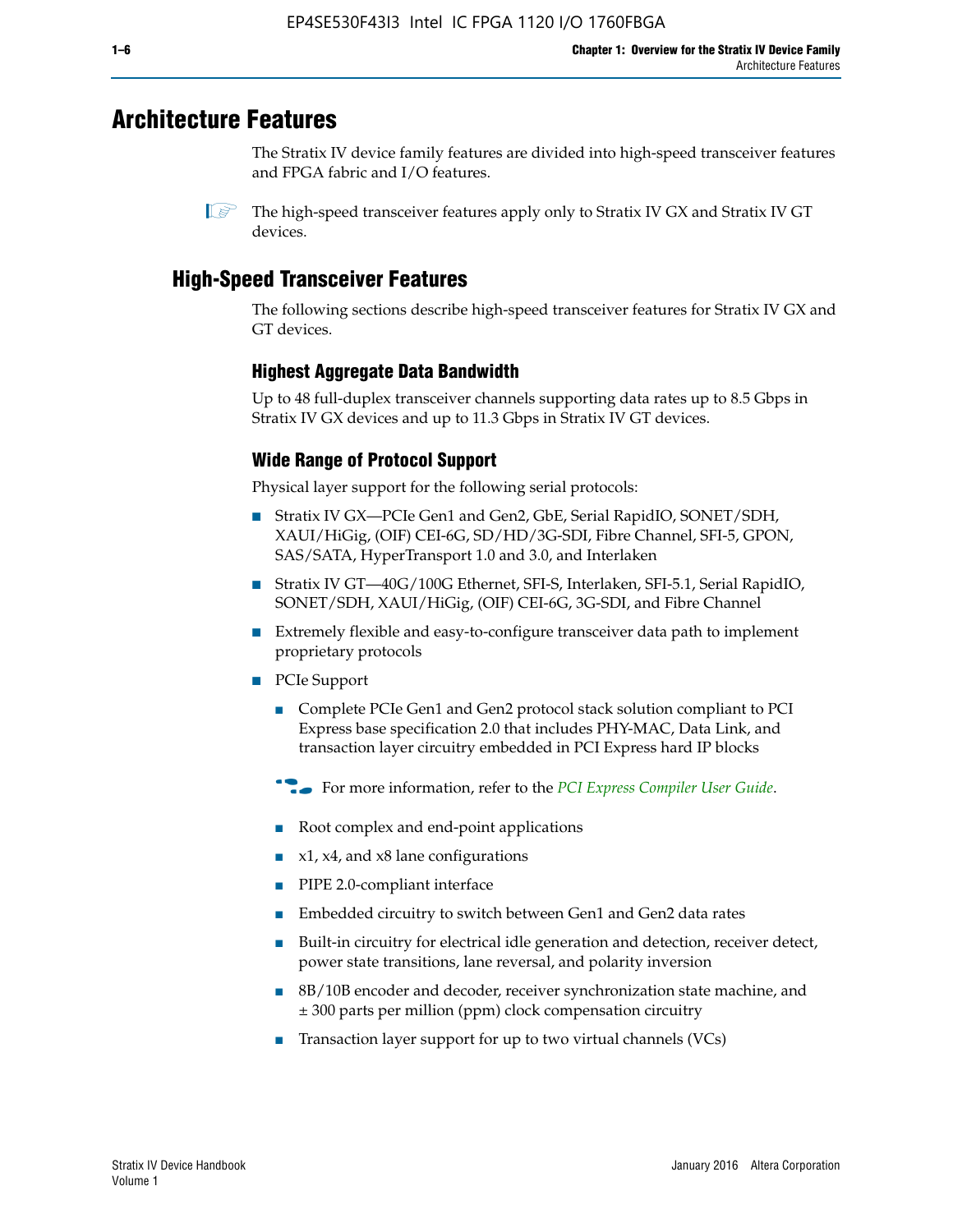- XAUI/HiGig Support
	- Compliant to IEEE802.3ae specification
	- **■** Embedded state machine circuitry to convert XGMII idle code groups  $(|11|)$ to and from idle ordered sets  $(|A|, |K|, |R|)$  at the transmitter and receiver, respectively
	- 8B/10B encoder and decoder, receiver synchronization state machine, lane deskew, and  $\pm 100$  ppm clock compensation circuitry
- GbE Support
	- Compliant to IEEE802.3-2005 specification
	- Automatic idle ordered set  $(111/112/1)$  generation at the transmitter, depending on the current running disparity
	- 8B/10B encoder and decoder, receiver synchronization state machine, and ± 100 ppm clock compensation circuitry
- Support for other protocol features such as MSB-to-LSB transmission in SONET/SDH configuration and spread-spectrum clocking in PCIe configurations

#### **Diagnostic Features**

- Serial loopback from the transmitter serializer to the receiver CDR for transceiver PCS and PMA diagnostics
- Reverse serial loopback pre- and post-CDR to transmitter buffer for physical link diagnostics
- Loopback master and slave capability in PCI Express hard IP blocks
- **For more information, refer to the** *[PCI Express Compiler User Guide](http://www.altera.com/literature/ug/ug_pci_express.pdf)***.**

## **Signal Integrity**

Stratix IV devices simplify the challenge of signal integrity through a number of chip, package, and board-level enhancements to enable efficient high-speed data transfer into and out of the device. These enhancements include:

- Programmable 3-tap transmitter pre-emphasis with up to 8,192 pre-emphasis levels to compensate for pre-cursor and post-cursor inter-symbol interference (ISI)
- Up to 900% boost capability on the first pre-emphasis post-tap
- User-controlled and adaptive 4-stage receiver equalization with up to 16 dB of high-frequency gain
- On-die power supply regulators for transmitter and receiver phase-locked loop (PLL) charge pump and voltage controlled oscillator (VCO) for superior noise immunity
- On-package and on-chip power supply decoupling to satisfy transient current requirements at higher frequencies, thereby reducing the need for on-board decoupling capacitors
- Calibration circuitry for transmitter and receiver on-chip termination (OCT) resistors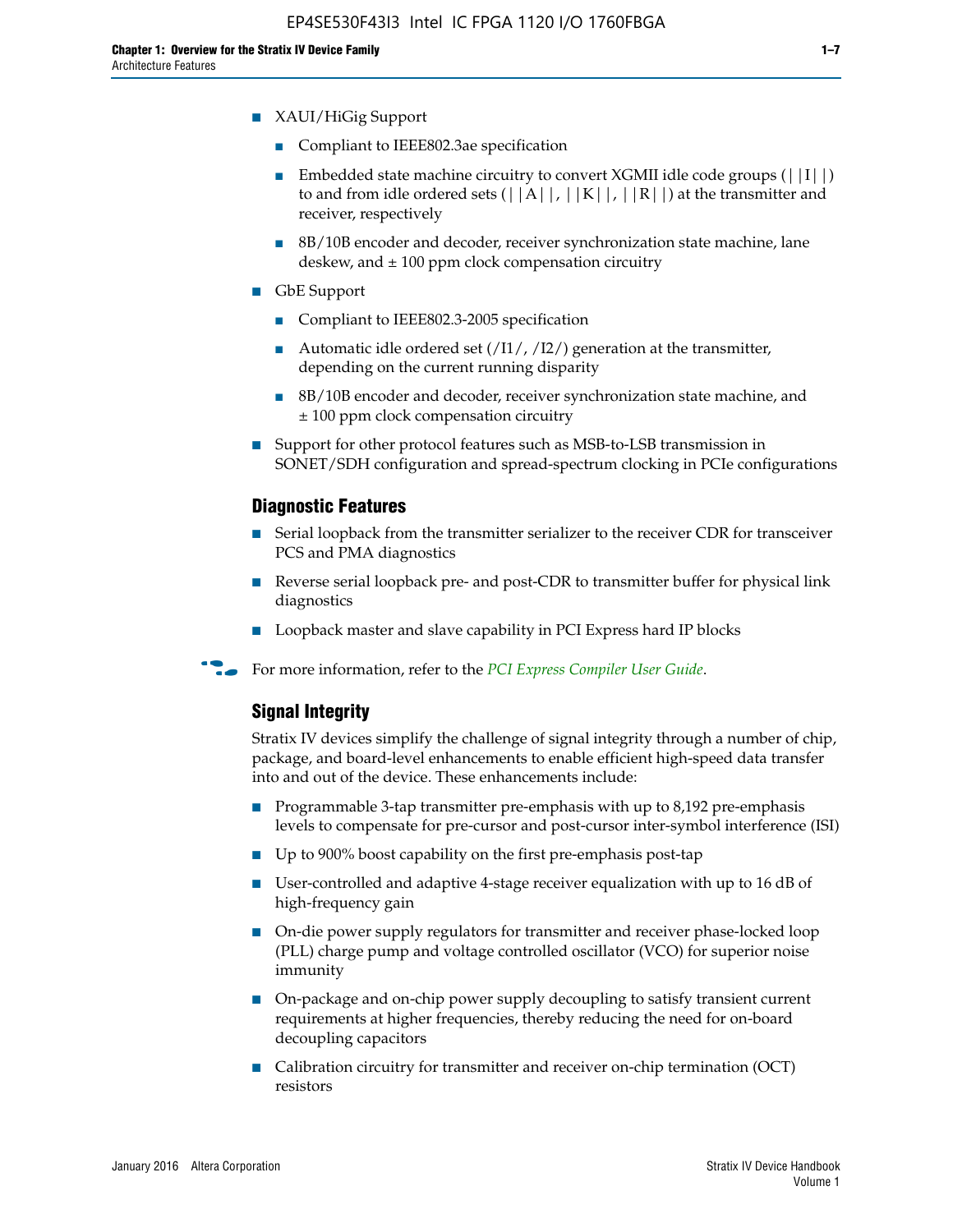# **FPGA Fabric and I/O Features**

The following sections describe the Stratix IV FPGA fabric and I/O features.

## **Device Core Features**

- Up to 531,200 LEs in Stratix IV GX and GT devices and up to 813,050 LEs in Stratix IV E devices, efficiently packed in unique and innovative adaptive logic modules (ALMs)
- Ten ALMs per logic array block (LAB) deliver faster performance, improved logic utilization, and optimized routing
- Programmable power technology, including a variety of process, circuit, and architecture optimizations and innovations
- Programmable power technology available to select power-driven compilation options for reduced static power consumption

#### **Embedded Memory**

- TriMatrix embedded memory architecture provides three different memory block sizes to efficiently address the needs of diversified FPGA designs:
	- 640-bit MLAB
	- 9-Kb M9K
	- 144-Kb M144K
- Up to 33,294 Kb of embedded memory operating at up to 600 MHz
- Each memory block is independently configurable to be a single- or dual-port RAM, FIFO, ROM, or shift register

## **Digital Signal Processing (DSP) Blocks**

- Flexible DSP blocks configurable as  $9 \times 9$ -bit,  $12 \times 12$ -bit,  $18 \times 18$ -bit, and  $36 \times 36$ -bit full-precision multipliers at up to 600 MHz with rounding and saturation capabilities
- Faster operation due to fully pipelined architecture and built-in addition, subtraction, and accumulation units to combine multiplication results
- Optimally designed to support advanced features such as adaptive filtering, barrel shifters, and finite and infinite impulse response (FIR and IIR) filters

#### **Clock Networks**

- Up to 16 global clocks and 88 regional clocks optimally routed to meet the maximum performance of 800 MHz
- Up to 112 and 132 periphery clocks in Stratix IV GX and Stratix IV E devices, respectively
- Up to 66 (16 GCLK + 22 RCLK + 28 PCLK) clock networks per device quadrant in Stratix IV GX and Stratix IV GT devices
- Up to 71 (16 GCLK + 22 RCLK + 33 PCLK) clock networks per device quadrant in Stratix IV E devices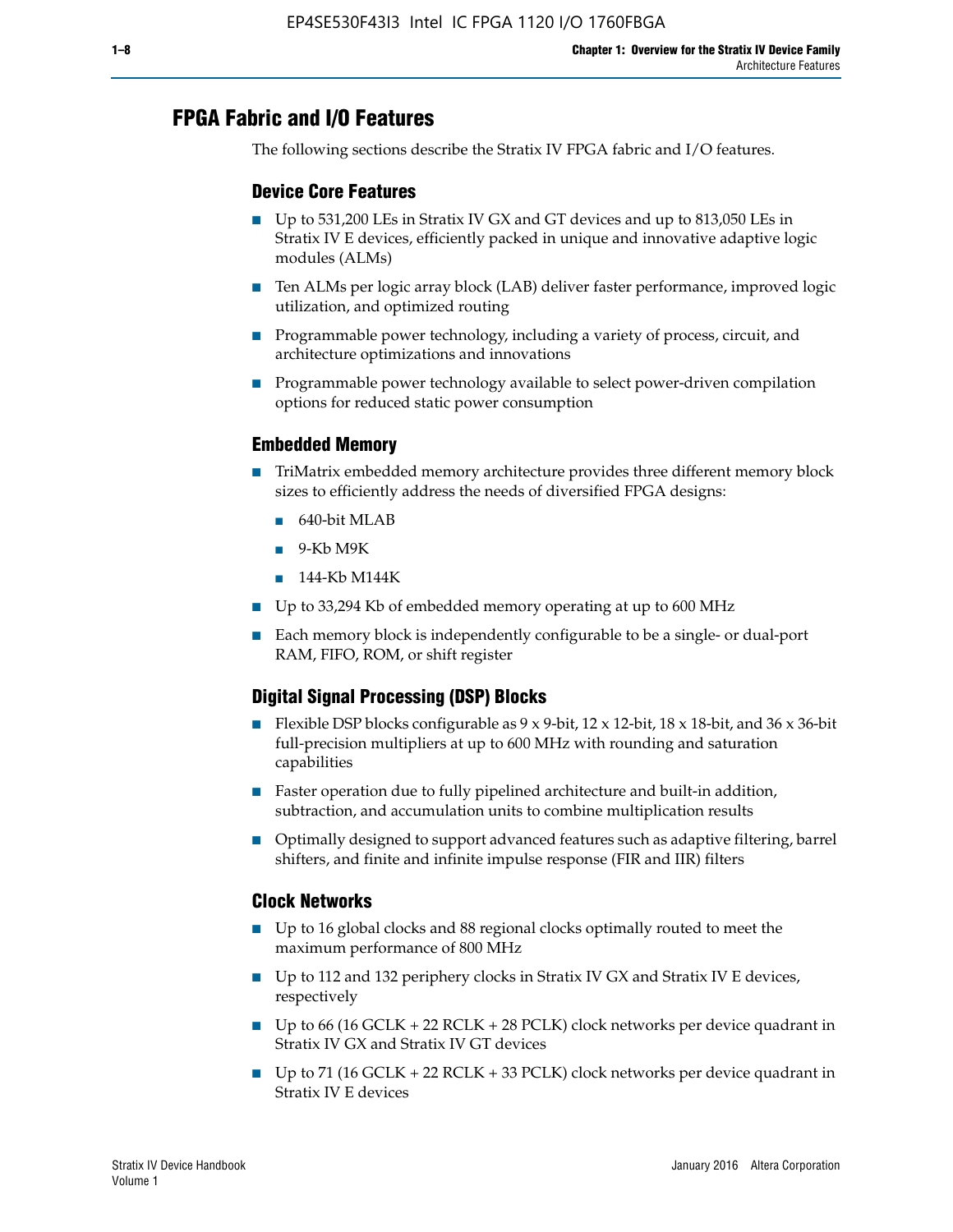## **PLLs**

- Three to 12 PLLs per device supporting spread-spectrum input tracking, programmable bandwidth, clock switchover, dynamic reconfiguration, and delay compensation
- On-chip PLL power supply regulators to minimize noise coupling

### **I/O Features**

- Sixteen to 24 modular I/O banks per device with 24 to 48 I/Os per bank designed and packaged for optimal simultaneous switching noise (SSN) performance and migration capability
- Support for a wide range of industry I/O standards, including single-ended (LVTTL/CMOS/PCI/PCIX), differential (LVDS/mini-LVDS/RSDS), voltage-referenced single-ended and differential (SSTL/HSTL Class I/II) I/O standards
- **O**n-chip series  $(R_S)$  and on-chip parallel  $(R_T)$  termination with auto-calibration for single-ended I/Os and on-chip differential  $(R_D)$  termination for differential I/Os
- Programmable output drive strength, slew rate control, bus hold, and weak pull-up capability for single-ended I/Os
- User I/O:GND: $V_{CC}$  ratio of 8:1:1 to reduce loop inductance in the package—PCB interface
- **■** Programmable transmitter differential output voltage ( $V_{OD}$ ) and pre-emphasis for high-speed LVDS I/O

#### **High-Speed Differential I/O with DPA and Soft-CDR**

- Dedicated circuitry on the left and right sides of the device to support differential links at data rates from 150 Mbps to 1.6 Gbps
- Up to 98 differential SERDES in Stratix IV GX devices, up to 132 differential SERDES in Stratix IV E devices, and up to 47 differential SERDES in Stratix IV GT devices
- DPA circuitry at the receiver automatically compensates for channel-to-channel and channel-to-clock skew in source synchronous interfaces
- Soft-CDR circuitry at the receiver allows implementation of asynchronous serial interfaces with embedded clocks at up to 1.6 Gbps data rate (SGMII and GbE)

#### **External Memory Interfaces**

- Support for existing and emerging memory interface standards such as DDR SDRAM, DDR2 SDRAM, DDR3 SDRAM, QDRII SRAM, QDRII+ SRAM, and RLDRAM II
- DDR3 up to 1,067 Mbps/533 MHz
- Programmable DQ group widths of 4 to 36 bits (includes parity bits)
- Dynamic OCT, trace mismatch compensation, read-write leveling, and half-rate register capabilities provide a robust external memory interface solution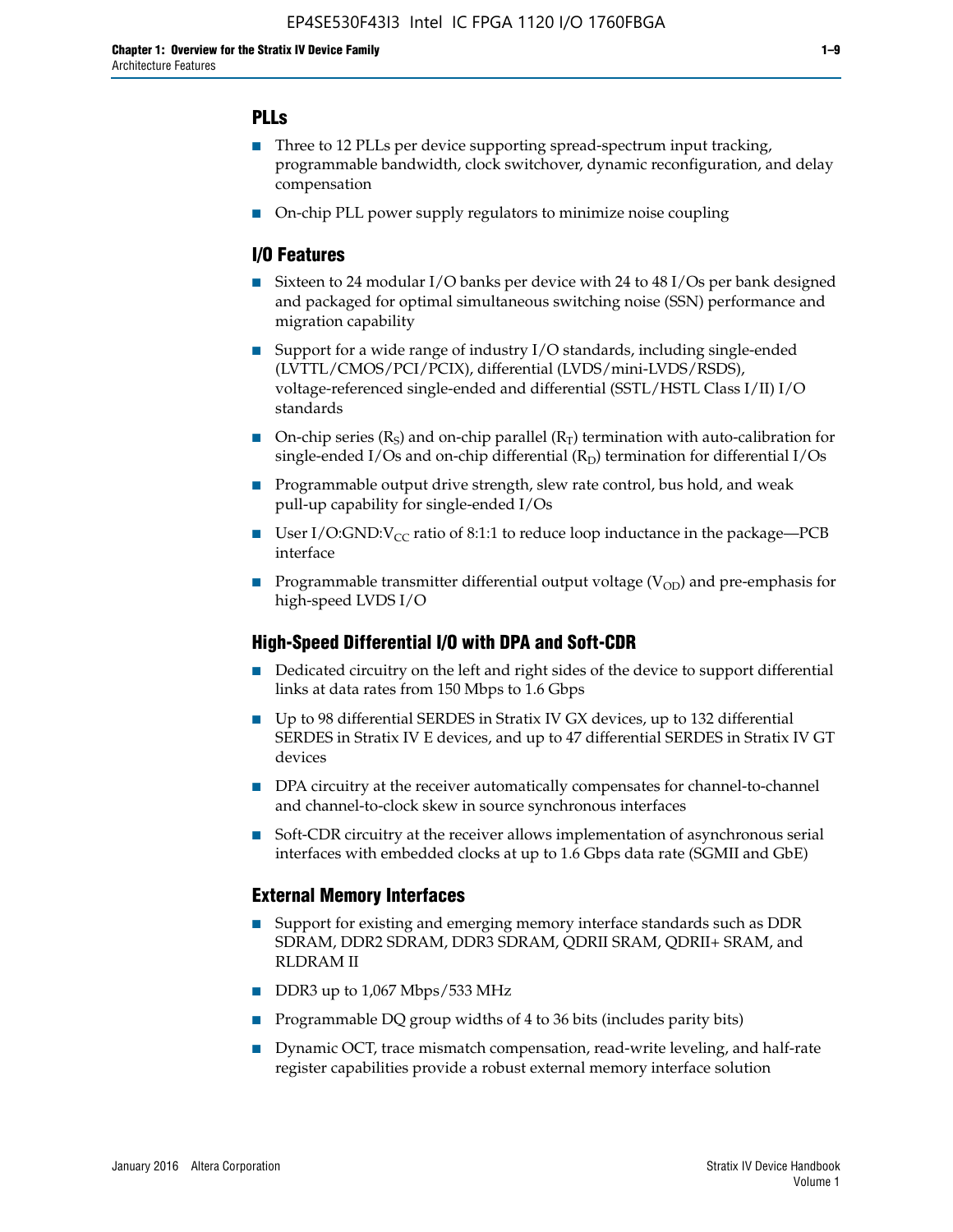## **System Integration**

- All Stratix IV devices support hot socketing
- Four configuration modes:
	- Passive Serial (PS)
	- Fast Passive Parallel (FPP)
	- Fast Active Serial (FAS)
	- JTAG configuration
- Ability to perform remote system upgrades
- 256-bit advanced encryption standard (AES) encryption of configuration bits protects your design against copying, reverse engineering, and tampering
- Built-in soft error detection for configuration RAM cells
- For more information about how to connect the PLL, external memory interfaces,  $I/O$ , high-speed differential I/O, power, and the JTAG pins to PCB, refer to the *[Stratix IV GX and Stratix IV E Device Family Pin Connection Guidelines](http://www.altera.com/literature/dp/stratix4/PCG-01005.pdf)* and the *[Stratix IV GT Device Family Pin Connection Guidelines](http://www.altera.com/literature/dp/stratix4/PCG-01006.pdf)*.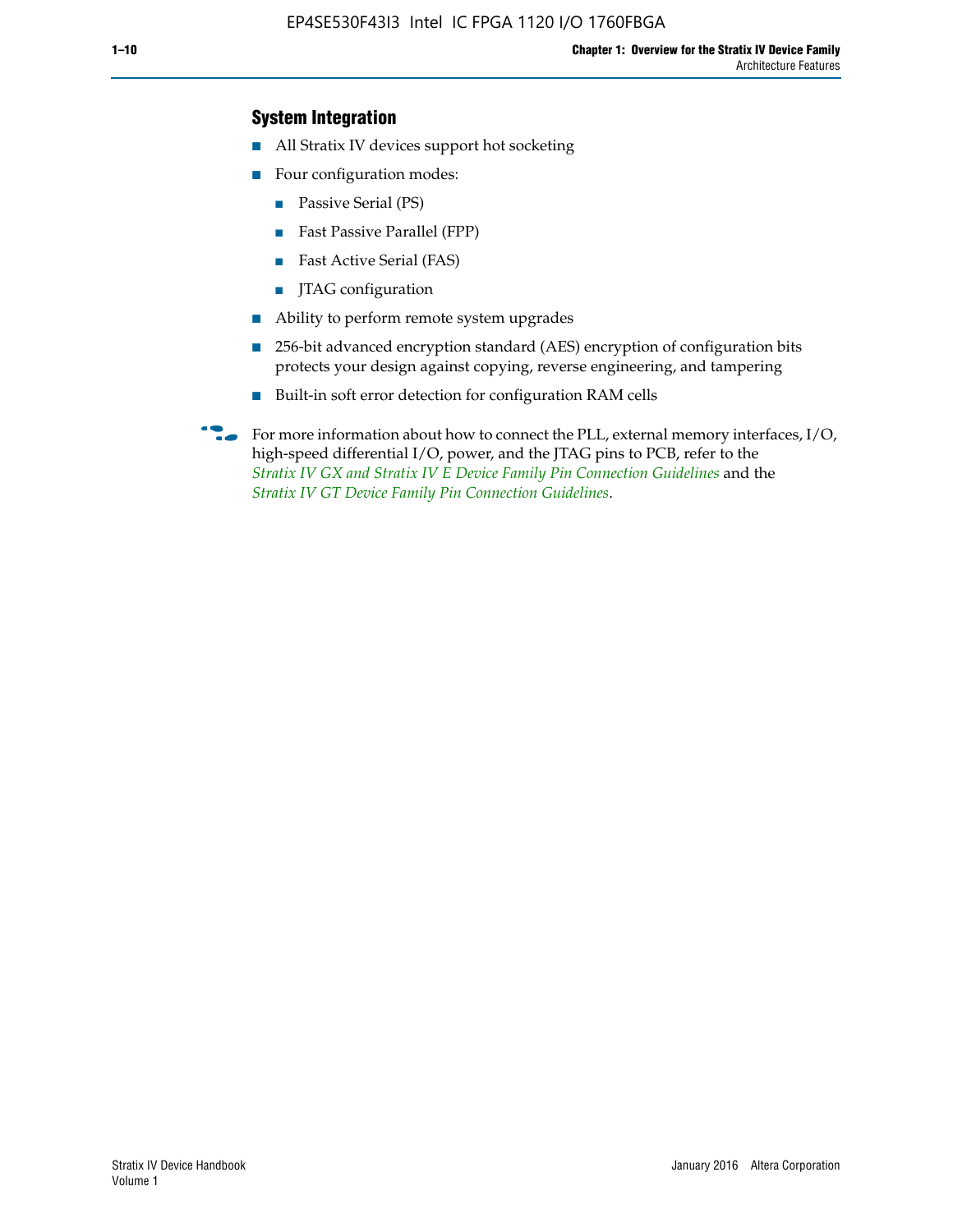#### Table 1–1 lists the Stratix IV GX device features.

# **Table 1–1. Stratix IV GX Device Features (Part 1 of 2)**

| <b>Feature</b>                                                | EP4SGX70                       |                |                   | <b>EP4SGX110</b>  |                          |                                | <b>EP4SGX180</b>               |                |       |              | <b>EP4SGX230</b>              |                |                               |                                |                | <b>EP4SGX290</b> |       |       |       |                          |                   |                | <b>EP4SGX360</b> |       | <b>EP4SGX530</b> |       |         |
|---------------------------------------------------------------|--------------------------------|----------------|-------------------|-------------------|--------------------------|--------------------------------|--------------------------------|----------------|-------|--------------|-------------------------------|----------------|-------------------------------|--------------------------------|----------------|------------------|-------|-------|-------|--------------------------|-------------------|----------------|------------------|-------|------------------|-------|---------|
| <b>Package</b><br><b>Option</b>                               | F780                           | F1152          | F780              | F1152             |                          | F780                           | F1152                          |                | F1517 | F780         | F1152                         |                | F1517                         | F780                           | F1152          |                  | F1517 | F1760 | F1932 | F780                     | F1152             |                | F1517            | F1760 | F1932            | F1760 | F1932   |
| <b>ALMs</b>                                                   | 29,040                         |                |                   | 42,240            |                          |                                | 70,300                         |                |       |              | 91,200                        |                |                               |                                |                | 116,480          |       |       |       |                          |                   |                | 141,440          |       |                  |       | 212,480 |
| LEs                                                           | 72,600                         |                |                   | 105,600           |                          |                                | 175,750                        |                |       |              | 228,000                       |                |                               |                                |                | 291,200          |       |       |       |                          |                   | 353,600        |                  |       |                  |       | 531,200 |
| 0.6 Gbps-<br>8.5 Gbps<br>Transceivers<br>$(PMA + PCs)$<br>(1) |                                | 16             | $\hspace{0.05cm}$ | $\hspace{0.05cm}$ | 16                       | $\qquad \qquad \longleftarrow$ | $\hspace{0.05cm}$              | 16             | 24    |              | $\overbrace{\phantom{aaaaa}}$ | 16             | 24                            | —                              |                | 16               | 24    | 24    | 32    | $\overline{\phantom{0}}$ | $\hspace{0.05cm}$ | 16             | 24               | 24    | 32               | 24    | 32      |
| 0.6 Gbps-<br>6.5 Gbps<br>Transceivers<br>$(PMA + PCS)$<br>(1) | 8                              |                | 8                 | 16                | $\overline{\phantom{0}}$ | 8                              | 16                             | -              | —     | 8            | 16                            | —              | $\overbrace{\phantom{aaaaa}}$ | 16                             | 16             |                  |       |       |       | 16                       | 16                |                |                  |       |                  |       |         |
| PMA-only<br>CMU<br>Channels<br>$(0.6$ Gbps-<br>6.5 Gbps)      | $\qquad \qquad \longleftarrow$ | 8              | $\hspace{0.05cm}$ |                   | 8                        | $\qquad \qquad \longleftarrow$ | $\qquad \qquad \longleftarrow$ | 8              | 12    | -            | $\overline{\phantom{a}}$      | 8              | 12                            | $\qquad \qquad \longleftarrow$ |                | 8                | 12    | 12    | 16    |                          | $\hspace{0.05cm}$ | 8              | 12               | 12    | 16               | 12    | 16      |
| <b>PCI Express</b><br>hard IP<br><b>Blocks</b>                | $\mathbf{1}$                   | $\overline{2}$ | -1                | $\overline{2}$    |                          | 1                              |                                | $\overline{2}$ |       | $\mathbf{1}$ |                               | $\overline{c}$ |                               |                                |                | $\overline{c}$   |       |       | 4     |                          |                   | $\overline{2}$ |                  |       | 4                |       | 4       |
| High-Speed<br>LVDS<br>SERDES (up<br>to 1.6 Gbps)<br>(4)       | 28                             | 56             | 28                | 28                | 56                       | 28                             | 44                             |                | 88    | 28           | 44                            |                | 88                            | —                              | 44             |                  | 88    | 88    | 98    |                          | 44                |                | 88               | 88    | 98               | 88    | 98      |
| SPI-4.2 Links                                                 | $\mathbf{1}$                   |                |                   | 1                 |                          | $\mathbf{1}$                   | $\overline{c}$                 |                | 4     | $\mathbf{1}$ | $\overline{c}$                |                | $\overline{4}$                | —                              | $\overline{2}$ |                  |       | 4     |       | $\overline{\phantom{0}}$ | $\overline{2}$    |                |                  | 4     |                  |       | 4       |

**Chapter 1: Overview for the Stratix IV Device Family**

Chapter 1: Overview for the Stratix IV Device Family<br>Architecture Features

Architecture Features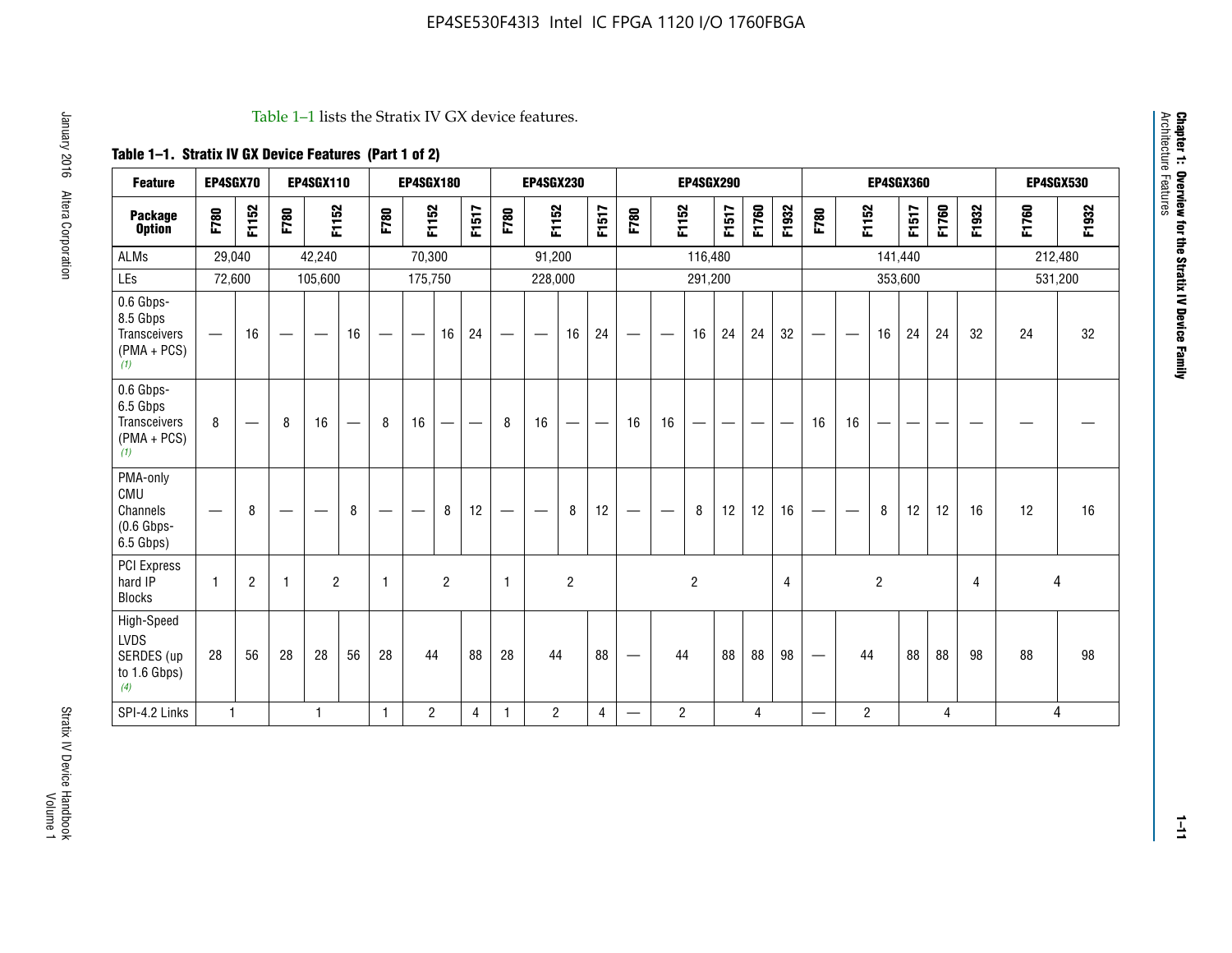**Table 1–1. Stratix IV GX Device Features (Part 2 of 2)**

| <b>Feature</b>                                  | EP4SGX70                |                        |                             | <b>EP4SGX110</b>            |                        |                                        | EP4SGX180                   |                                            |                        |                             | <b>EP4SGX230</b>            |                        |                      |                             |                             |                        | <b>EP4SGX290</b>     |                        |                        |                             |                             |                        | EP4SGX360            |                        |                        | EP4SGX530         |                   |
|-------------------------------------------------|-------------------------|------------------------|-----------------------------|-----------------------------|------------------------|----------------------------------------|-----------------------------|--------------------------------------------|------------------------|-----------------------------|-----------------------------|------------------------|----------------------|-----------------------------|-----------------------------|------------------------|----------------------|------------------------|------------------------|-----------------------------|-----------------------------|------------------------|----------------------|------------------------|------------------------|-------------------|-------------------|
| <b>Package</b><br><b>Option</b>                 | F780                    | F1152                  | F780                        | F1152                       |                        | F780                                   | F1152                       |                                            | F1517                  | F780                        | F1152                       |                        | F1517                | F780                        | F1152                       |                        | F1517                | F1760                  | F1932                  | F780                        | F1152                       |                        | F1517                | F1760                  | F1932                  | F1760             | F1932             |
| <b>M9K Blocks</b><br>(256x)<br>36 bits)         | 462                     |                        |                             | 660                         |                        |                                        | 950                         |                                            |                        |                             | 1,235                       |                        |                      |                             |                             | 936                    |                      |                        |                        |                             |                             | 1,248                  |                      |                        |                        | 1,280             |                   |
| M144K<br><b>Blocks</b><br>(2048 x<br>72 bits)   | 16                      |                        |                             | 16                          |                        |                                        | 20                          |                                            |                        |                             | 22                          |                        |                      |                             |                             | 36                     |                      |                        |                        |                             |                             | 48                     |                      |                        |                        | 64                |                   |
| <b>Total Memory</b><br>(MLAB+M9K<br>+M144K) Kb  | 7,370                   |                        |                             | 9,564                       |                        |                                        | 13,627                      |                                            |                        |                             | 17,133                      |                        |                      |                             |                             | 17,248                 |                      |                        |                        |                             |                             | 22,564                 |                      |                        |                        | 27,376            |                   |
| Embedded<br><b>Multipliers</b><br>18 x 18 $(2)$ | 384                     |                        |                             | 512                         |                        |                                        | 920                         |                                            |                        |                             | 1,288                       |                        |                      |                             |                             | 832                    |                      |                        |                        |                             |                             | 1,040                  |                      |                        | 1,02<br>4              | 1,024             |                   |
| PLLs                                            | 3                       | 4                      | 3                           | 4                           |                        | 3                                      | 6                           |                                            | 8                      | 3                           | 6                           |                        | 8                    | 4                           | 6                           |                        | 8                    | 12                     | 12                     | 4                           | 6                           |                        | 8                    | 12                     | 12                     | 12                | 12                |
| User I/Os $(3)$                                 | 372                     | 488                    | 372                         | 372                         | 48<br>8                | 372                                    | 56<br>4                     | 56<br>4                                    | 74<br>4                | 372                         | 564                         | 56<br>4                | 74<br>$\overline{4}$ | 289                         | 564                         | 56<br>4                | 74<br>4              | 88<br>0                | 92<br>$\mathbf 0$      | 289                         | 564                         | 56<br>4                | 74<br>4              | 88<br>0                | 920                    | 880               | 920               |
| Speed Grade<br>(fastest to<br>slowest) (5)      | $-2x,$<br>$-3,$<br>$-4$ | $-2,$<br>$-3,$<br>$-4$ | $-2\times$<br>$-3,$<br>$-4$ | $-2\times$<br>$-3,$<br>$-4$ | $-2,$<br>$-3,$<br>$-4$ | $-2\times$<br>$\cdot$<br>$-3,$<br>$-4$ | $-2$<br>×,<br>$-3,$<br>$-4$ | $-2$<br>$\cdot$<br>$-3$<br>$\cdot$<br>$-4$ | $-2,$<br>$-3,$<br>$-4$ | $-2\times$<br>$-3,$<br>$-4$ | $-2\times$<br>$-3,$<br>$-4$ | $-2,$<br>$-3,$<br>$-4$ | $-2,$<br>-3,<br>$-4$ | $-2\times$<br>$-3,$<br>$-4$ | $-2\times$<br>$-3,$<br>$-4$ | $-2,$<br>$-3,$<br>$-4$ | $-2,$<br>-3,<br>$-4$ | $-2,$<br>$-3,$<br>$-4$ | $-2,$<br>$-3,$<br>$-4$ | $-2\times$<br>$-3,$<br>$-4$ | $-2\times$<br>$-3,$<br>$-4$ | $-2,$<br>$-3,$<br>$-4$ | $-2,$<br>-3,<br>$-4$ | $-2,$<br>$-3,$<br>$-4$ | $-2,$<br>$-3,$<br>$-4$ | $-2, -3,$<br>$-4$ | $-2, -3,$<br>$-4$ |

#### **Notes to Table 1–1:**

(1) The total number of transceivers is divided equally between the left and right side of each device, except for the devices in the F780 package. These devices have eight transceiver channels located only on the right side of the device.

- (2) Four multiplier adder mode.
- (3) The user I/Os count from pin-out files includes all general purpose I/O, dedicated clock pins, and dual purpose configuration pins. Transceiver pins and dedicated configuration pins are not included in the pin count.
- (4) Total pairs of high-speed LVDS SERDES take the lowest channel count of  $R_X/T_X$ .
- (5) The difference between the Stratix IV GX devices in the –2 and –2x speed grades is the number of available transceiver channels. The –2 device allows you to use the transceiver CMU blocks as transceiver channels. The –2x device does NOT allow you to use the CMU blocks as transceiver channels. In addition to the reduction of available transceiver channels in the Stratix IV GX –2x device, the data rates in the –2x device are limited to 6.5 Gbps.

January 2016 Altera Corporation

Altera Corporation

January 2016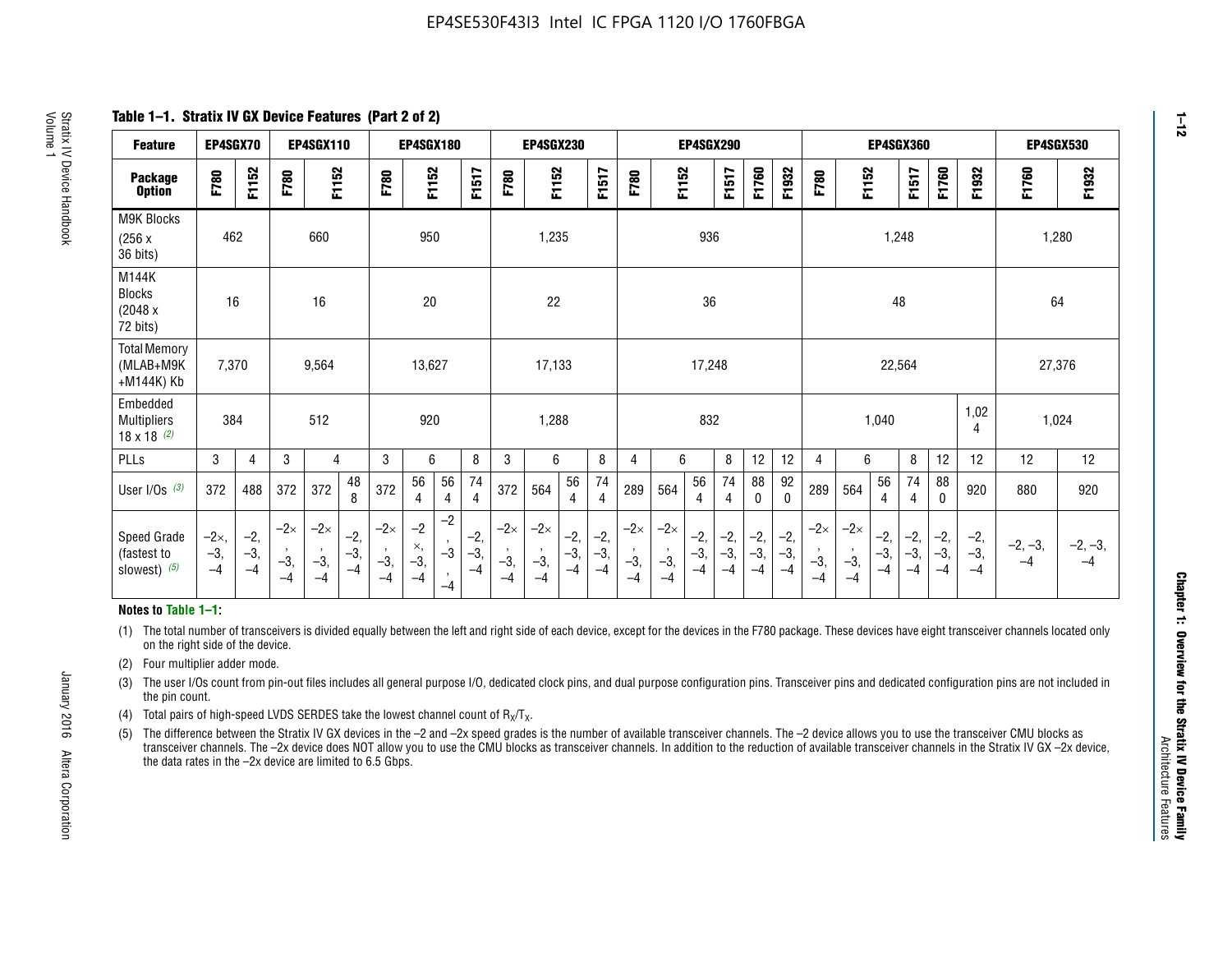Table 1–2 lists the Stratix IV GX device package options.

#### **Table 1–2. Stratix IV GX Device Package Options** *(1)***,** *(2)*

| <b>Device</b> |                  | <b>F780</b><br>(29 mm x 29 mm) $(6)$ | F1152<br>$(35 \, \text{mm} \times 35 \, \text{mm})$<br>(6) |             | <b>F1152</b><br>$(35 \text{ mm} \times 35 \text{ mm})$ $(5)$ , $(7)$ | F1517<br>(40 mm x 40 mm)<br>$(5)$ $(7)$ | <b>F1760</b><br>$(42.5 \text{ mm} \times 42.5 \text{ mm})$<br>Ø | F1932<br>$(45 \, \text{mm} \times 45 \, \text{mm})$<br>(7) |
|---------------|------------------|--------------------------------------|------------------------------------------------------------|-------------|----------------------------------------------------------------------|-----------------------------------------|-----------------------------------------------------------------|------------------------------------------------------------|
| EP4SGX70      | <b>DF29</b>      |                                      |                                                            | <b>HF35</b> |                                                                      |                                         |                                                                 |                                                            |
| EP4SGX110     | DF <sub>29</sub> |                                      | FF35                                                       | <b>HF35</b> |                                                                      |                                         |                                                                 |                                                            |
| EP4SGX180     | DF <sub>29</sub> |                                      | FF35                                                       |             | <b>HF35</b>                                                          | KF40                                    |                                                                 |                                                            |
| EP4SGX230     | DF <sub>29</sub> |                                      | FF35                                                       |             | <b>HF35</b>                                                          | KF40                                    |                                                                 |                                                            |
| EP4SGX290     |                  | FH29 $(3)$                           | FF35                                                       |             | <b>HF35</b>                                                          | KF40                                    | KF43                                                            | <b>NF45</b>                                                |
| EP4SGX360     |                  | FH29 (3)                             | FF35                                                       |             | <b>HF35</b>                                                          | KF40                                    | KF43                                                            | <b>NF45</b>                                                |
| EP4SGX530     |                  |                                      |                                                            |             | HH35 $(4)$                                                           | KH40 (4)                                | KF43                                                            | <b>NF45</b>                                                |

#### **Notes to Table 1–2:**

(1) Device packages in the same column and marked under the same arrow sign have vertical migration capability.

(2) Use the Pin Migration Viewer in the Pin Planner to verify the pin migration compatibility when migrating devices. For more information, refer to *[I/O Management](http://www.altera.com/literature/hb/qts/qts_qii52013.pdf)* in the *Quartus II Handbook, Volume 2*.

(3) The 780-pin EP4SGX290 and EP4SGX360 devices are available only in 33 mm x 33 mm Hybrid flip chip package.

(4) The 1152-pin and 1517-pin EP4SGX530 devices are available only in 42.5 mm x 42.5 mm Hybrid flip chip packages.

(5) When migrating between hybrid and flip chip packages, there is an additional keep-out area. For more information, refer to the *[Package Information Datasheet for Altera Devices](http://www.altera.com/literature/ds/dspkg.pdf)*.

(6) Devices listed in this column are available in –2x, –3, and –4 speed grades. These devices do not have on-package decoupling capacitors.

(7) Devices listed in this column are available in –2, –3, and –4 speed grades. These devices have on-package decoupling capacitors. For more information about on-package decoupling capacitor value in each device, refer to Table 1–3.

 $\mathbb{L}$ s On-package decoupling reduces the need for on-board or PCB decoupling capacitors by satisfying the transient current requirements at higher frequencies. The *[Power Delivery Network](http://www.altera.com/literature/ug/pdn_tool_stxiv.zip)* design tool for Stratix IV devices accounts for the on-package decoupling and reflects the reduced requirements for PCB decoupling capacitors.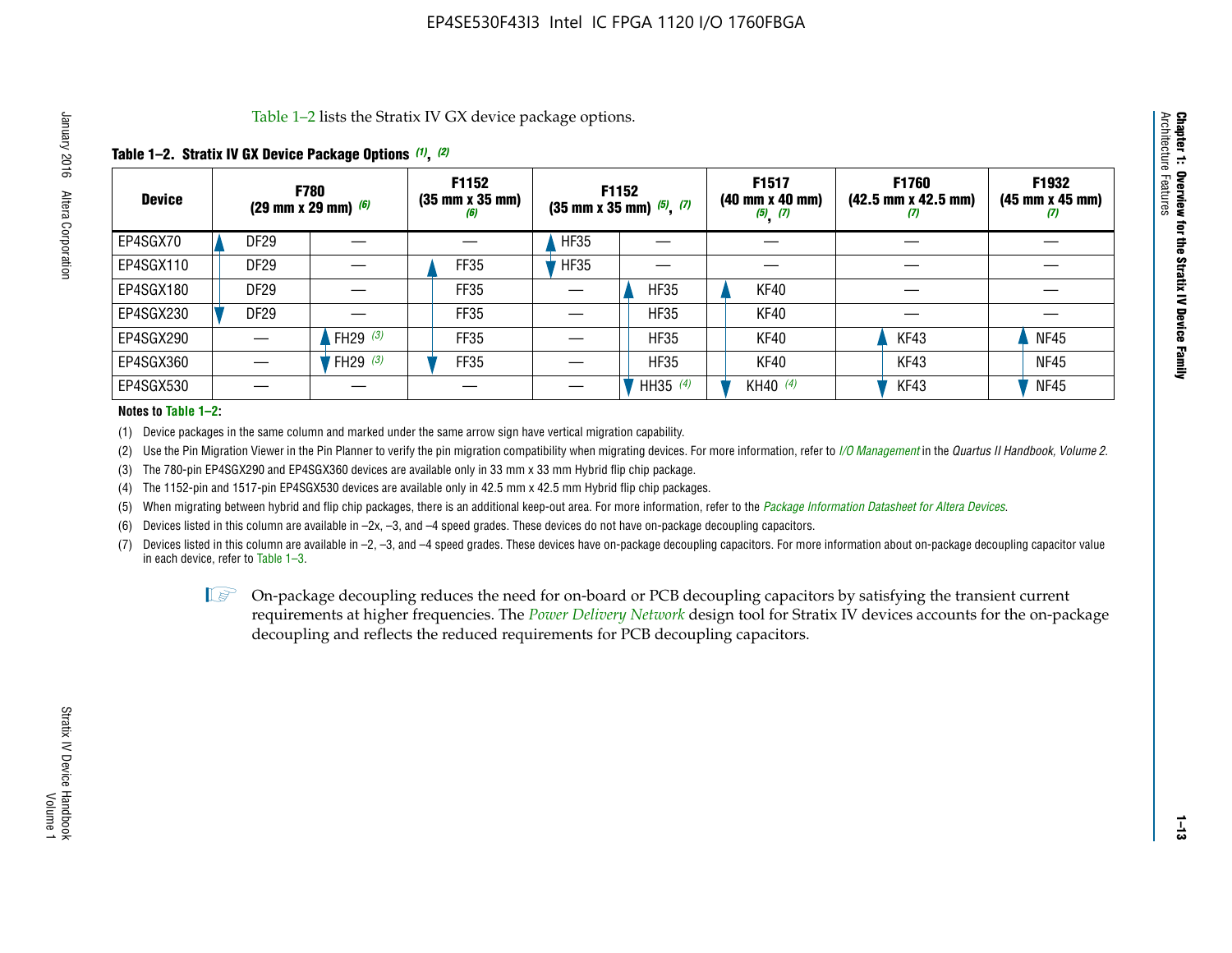|  |  | Table 1-3. Stratix IV GX Device On-Package Decoupling Information (1) |  |  |
|--|--|-----------------------------------------------------------------------|--|--|
|--|--|-----------------------------------------------------------------------|--|--|

| <b>Ordering Information</b> |                     | <b>V<sub>cc</sub></b>               | V <sub>ccio</sub>    | V <sub>CCL GXB</sub>         | V <sub>CCA_L/R</sub> | V <sub>CCT</sub> and V <sub>CCR</sub> (Shared)   |
|-----------------------------|---------------------|-------------------------------------|----------------------|------------------------------|----------------------|--------------------------------------------------|
| EP4SGX70                    | <b>HF35</b>         | $2\times1$ uF + $2\times470$ nF     | 10nF per bank $(2)$  | 100nF per transceiver block  | 100 <sub>n</sub> F   | $1 \times 470$ nF + $1 \times 47$ nF per side    |
| EP4SGX110                   | <b>HF35</b>         | $2\times1$ uF + $2\times470$ nF     | 10nF per bank $(2)$  | 100nF per transceiver block  | 100 <sub>n</sub> F   | $1\times470$ nF + $1\times47$ nF per side        |
| EP4SGX180                   | <b>HF35</b><br>KF40 | $2\times1$ uF + $2\times470$ nF     | 10nF per bank $(2)$  | 100nF per transceiver block  | 100 <sub>n</sub> F   | $1 \times 470$ nF + $1 \times 47$ nF per side    |
| EP4SGX230                   | <b>HF35</b><br>KF40 | $2 \times 1$ uF + $2 \times 470$ nF | 10 nF per bank $(2)$ | 100 nF per transceiver block | 100 nF               | $1 \times 470$ nF + $1 \times 47$ nF<br>per side |
|                             | <b>HF35</b><br>KF40 |                                     |                      |                              |                      | $1 \times 470$ nF + $1 \times 47$ nF             |
| EP4SGX290                   | KF43<br><b>NF45</b> | $4 \times 1$ uF + $4 \times 470$ nF | 10 nF per bank $(2)$ | 100 nF per transceiver block | 100nF                | per side                                         |
|                             | <b>HF35</b><br>KF40 |                                     |                      |                              |                      | $1 \times 470$ nF + $1 \times 47$ nF             |
| EP4SGX360                   | KF43<br><b>NF45</b> | $4 \times 1$ uF + $4 \times 470$ nF | 10 nF per bank $(2)$ | 100 nF per transceiver block | 100 nF               | per side                                         |
|                             | <b>HH35</b>         |                                     |                      |                              |                      |                                                  |
| EP4SGX530                   | <b>KH40</b><br>KF43 | $4 \times 1$ uF + $4 \times 470$ nF | 10 nF per bank $(2)$ | 100 nF per transceiver block | 100 nF               | $1 \times 470$ nF + $1 \times 47$ nF<br>per side |
|                             | <b>NF45</b>         |                                     |                      |                              |                      |                                                  |

**Notes to Table 1–3:**

(1) Table 1-3 refers to production devices on-package decoupling. For more information about decoupling design of engineering sample (ES) devices, contact [Altera Technical Support](http://mysupport.altera.com/eservice/login.asp).

(2) For I/O banks  $3(*)$ ,  $4(*)$ ,  $7(*)$ , and  $8(*)$  only. There is no OPD for I/O bank  $1(*)$ ,  $2(*)$ ,  $5(*)$ , and  $6(*)$ .

**1–14**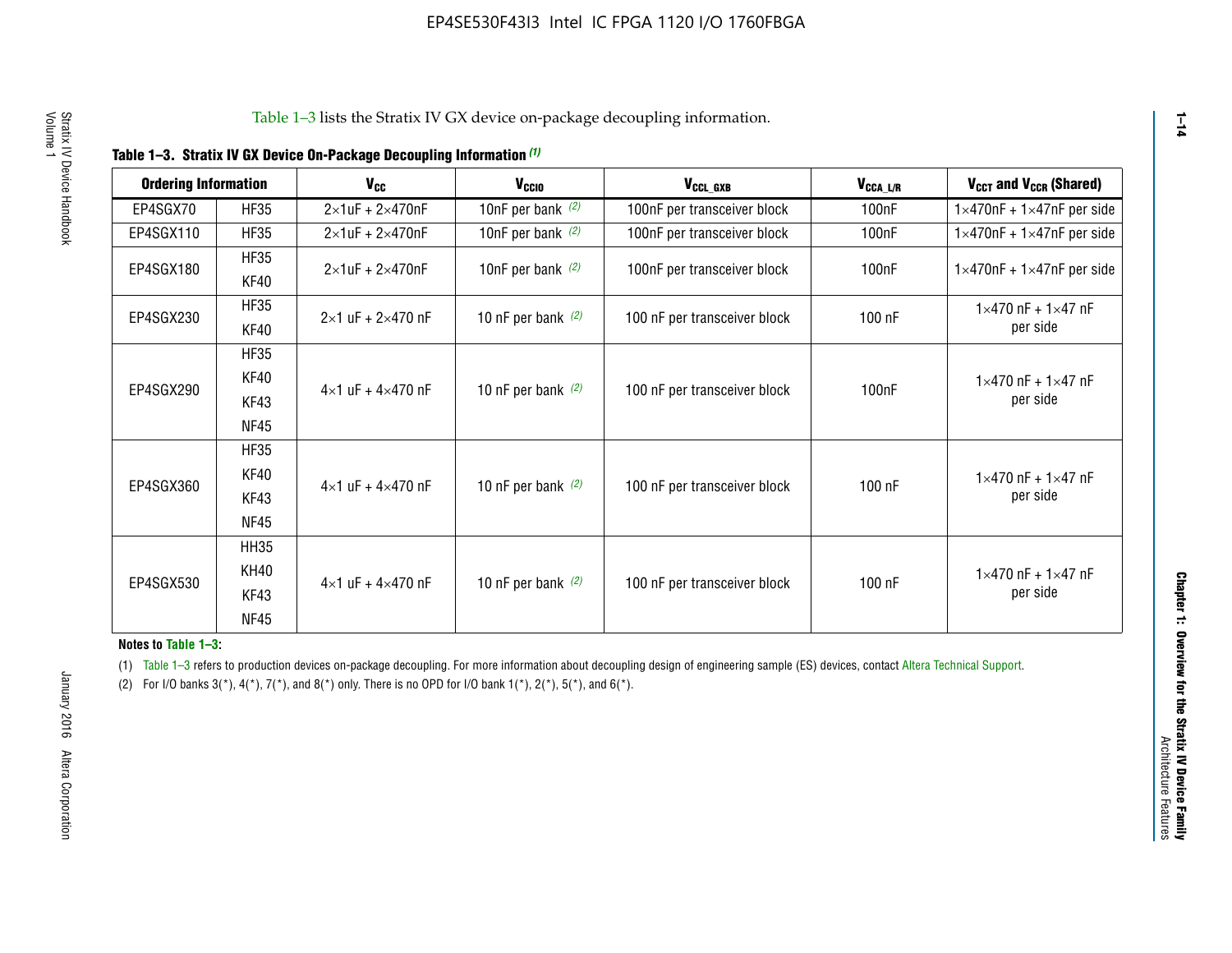#### Table 1–4 lists the Stratix IV E device features.

#### **Table 1–4. Stratix IV E Device Features**

| <b>Feature</b>                                      | <b>EP4SE230</b> |     | <b>EP4SE360</b>                          |              | <b>EP4SE530</b> |              |          | <b>EP4SE820</b> |            |
|-----------------------------------------------------|-----------------|-----|------------------------------------------|--------------|-----------------|--------------|----------|-----------------|------------|
| Package Pin Count                                   | 780             | 780 | 1152                                     | 1152         | 1517            | 1760         | 1152     | 1517            | 1760       |
| <b>ALMs</b>                                         | 91,200          |     | 141,440                                  |              | 212,480         |              |          | 325,220         |            |
| <b>LEs</b>                                          | 228,000         |     | 353,600                                  |              | 531,200         |              |          | 813,050         |            |
| High-Speed LVDS<br>SERDES (up to<br>1.6 Gbps) $(1)$ | 56              | 56  | 88                                       | 88           | 112             | 112          | 88       | 112             | 132        |
| SPI-4.2 Links                                       | 3               | 3   | 4                                        | 4            |                 | 6            | 4        | 6               | 6          |
| <b>M9K Blocks</b><br>(256 x 36 bits)                | 1,235           |     | 1,248                                    |              | 1,280           |              |          | 1610            |            |
| M144K Blocks<br>(2048 x 72 bits)                    | 22              |     | 48                                       |              | 64              |              | 60       |                 |            |
| <b>Total Memory</b><br>$(MLAB+M9K+$<br>M144K) Kb    | 17,133          |     | 22,564                                   |              | 27,376          |              |          | 33,294          |            |
| <b>Embedded Multipliers</b><br>$(18 \times 18)$ (2) | 1,288           |     | 1,040                                    |              | 1,024           |              |          | 960             |            |
| PLLs                                                | 4               | 4   | 8                                        | 8            | 12              | 12           | 8        | 12              | 12         |
| User I/Os $(3)$                                     | 488             | 488 | 744                                      | 744          | 976             | 976          | 744(4)   | 976 (4)         | 1120 $(4)$ |
| Speed Grade<br>(fastest to slowest)                 |                 |     | $-2, -3, -4$ $ -2, -3, -4$ $ -2, -3, -4$ | $-2, -3, -4$ | $-2, -3, -4$    | $-2, -3, -4$ | $-3, -4$ | $-3, -4$        | $-3, -4$   |

#### **Notes to Table 1–4:**

(1) The user I/O count from the pin-out files include all general purpose I/Os, dedicated clock pins, and dual purpose configuration pins. Transceiver pins and dedicated configuration pins are not included in the pin count.

(2) Four multiplier adder mode.

(3) Total pairs of high-speed LVDS SERDES take the lowest channel count of  $R_X/T_X$ .

(4) This data is preliminary.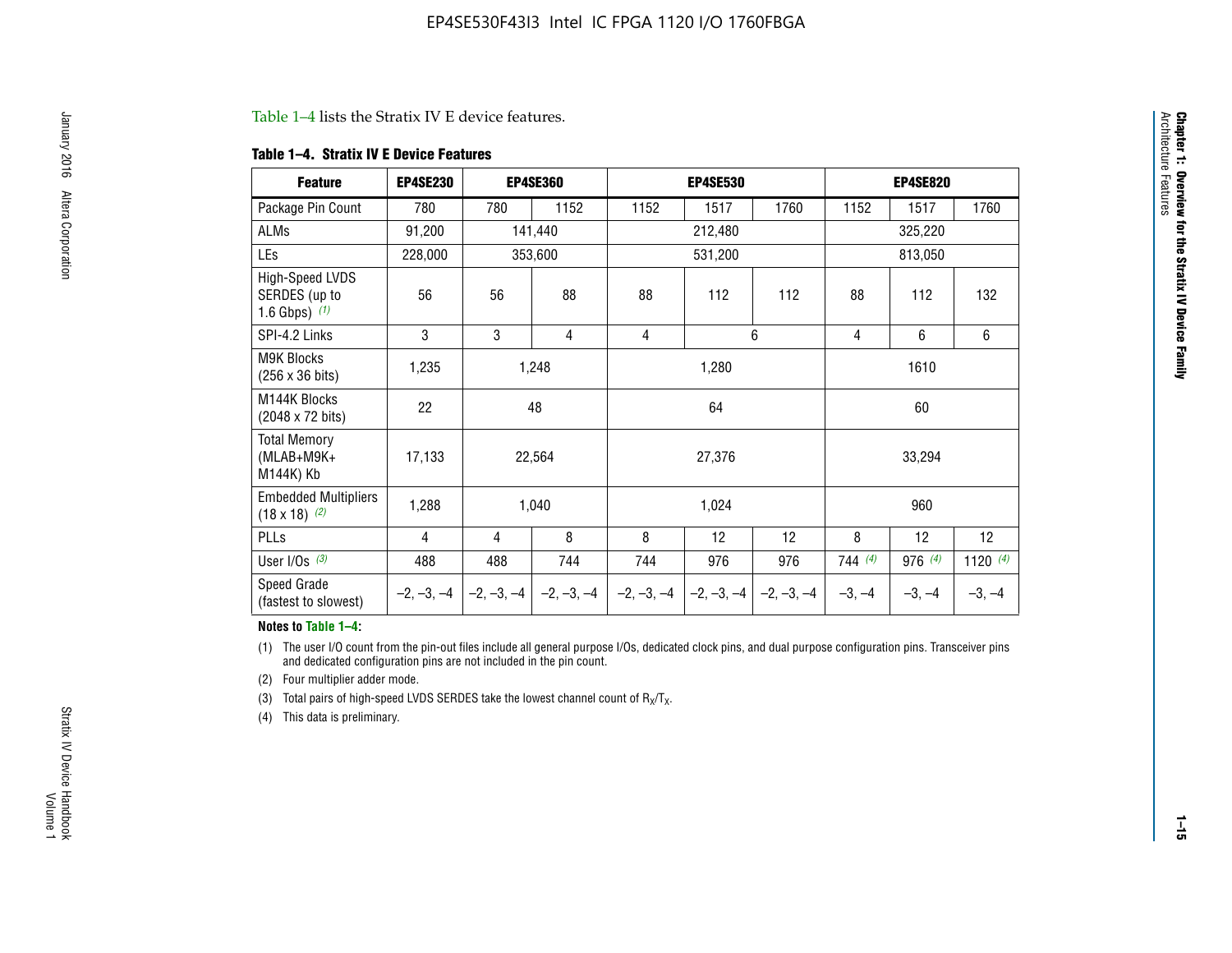Table 1–5 summarizes the Stratix IV E device package options.

| <b>Device</b> | <b>F780</b><br>$(29 \text{ mm} \times 29 \text{ mm})$ $(5)$ , $(6)$ | F1152<br>$(35 \text{ mm} \times 35 \text{ mm})$ $(5)$ $(7)$ | F <sub>1517</sub><br>$(40 \text{ mm} \times 40 \text{ mm})$ (7) | <b>F1760</b><br>$(42.5$ mm x 42.5 mm) $(7)$ |
|---------------|---------------------------------------------------------------------|-------------------------------------------------------------|-----------------------------------------------------------------|---------------------------------------------|
| EP4SE230      | F <sub>29</sub>                                                     |                                                             |                                                                 |                                             |
| EP4SE360      | H29 $(3)$                                                           | F35                                                         |                                                                 |                                             |
| EP4SE530      |                                                                     | H35 $(4)$                                                   | H40 $(4)$                                                       | F43                                         |
| EP4SE820      |                                                                     | H35 $(4)$                                                   | H40 $(4)$                                                       | F43                                         |

**Table 1–5. Stratix IV E Device Package Options** *(1)***,** *(2)*

#### **Notes to Table 1–5:**

(1) Device packages in the same column and marked under the same arrow sign have vertical migration capability.

(2) Use the Pin Migration Viewer in the Pin Planner to verify the pin migration compatibility when migrating devices. For more information, refer to *[I/O Management](http://www.altera.com/literature/hb/qts/qts_qii52013.pdf)* in the *Quartus II Handbook, Volume 2*.

(3) The 780-pin EP4SE360 device is available only in the 33 mm x 33 mm Hybrid flip chip package.

(4) The 1152-pin and 1517-pin for EP4SE530 and EP4SE820 devices are available only in the 42.5 mm x 42.5 mm Hybrid flip chip package.

(5) When migrating between hybrid and flip chip packages, there is an additional keep-out area. For more information, refer to the *[Package](http://www.altera.com/literature/ds/dspkg.pdf)  [Information Datasheet for Altera Devices](http://www.altera.com/literature/ds/dspkg.pdf)*.

(6) Devices listed in this column do not have on-package decoupling capacitors.

(7) Devices listed in this column have on-package decoupling capacitors. For more information about on-package decoupling capacitor value for each device, refer to Table 1–6.

Table 1–6 lists the Stratix IV E on-package decoupling information.

| Table 1–6. Stratix IV E Device On-Package Decoupling Information (1) |  |  |  |  |
|----------------------------------------------------------------------|--|--|--|--|
|----------------------------------------------------------------------|--|--|--|--|

|          | <b>Ordering Information</b> | <b>V<sub>cc</sub></b>               | <b>V<sub>CCIO</sub></b> |
|----------|-----------------------------|-------------------------------------|-------------------------|
| EP4SE360 | F35                         | $4 \times 1$ uF + $4 \times 470$ nF | 10 nF per bank          |
|          | H <sub>35</sub>             |                                     |                         |
| EP4SE530 | H40                         | $4 \times 1$ uF + $4 \times 470$ nF | 10 nF per bank          |
|          | F43                         |                                     |                         |
|          | H <sub>35</sub>             |                                     |                         |
| EP4SE820 | H40                         | $4 \times 1$ uF + $4 \times 470$ nF | 10 nF per bank          |
|          | F43                         |                                     |                         |

**Note to Table 1–6:**

(1) Table 1–6 refers to production devices on-package decoupling. For more information about decoupling design of engineering sample (ES) devices, contact [Altera Technical Support](http://mysupport.altera.com/eservice/login.asp).

Table 1–7 lists the Stratix IV GT device features.

| <b>Feature</b>                       | <b>EP4S40G2</b> | <b>EP4S40G5</b> | <b>EP4S100G2</b> | <b>EP4S100G3</b> | <b>EP4S100G4</b> |      | <b>EP4S100G5</b> |
|--------------------------------------|-----------------|-----------------|------------------|------------------|------------------|------|------------------|
| Package Pin Count                    | 1517            | 1517            | 1517             | 1932             | 1932             | 1517 | 1932             |
| <b>ALMs</b>                          | 91,200          | 212,480         | 91,200           | 116,480          | 141,440          |      | 212.480          |
| LEs                                  | 228,000         | 531,200         | 228,000          | 291,200          | 353,600          |      | 531,200          |
| <b>Total Transceiver</b><br>Channels | 36              | 36              | 36               | 48               | 48               | 36   | 48               |

**Table 1–7. Stratix IV GT Device Features (Part 1 of 2)**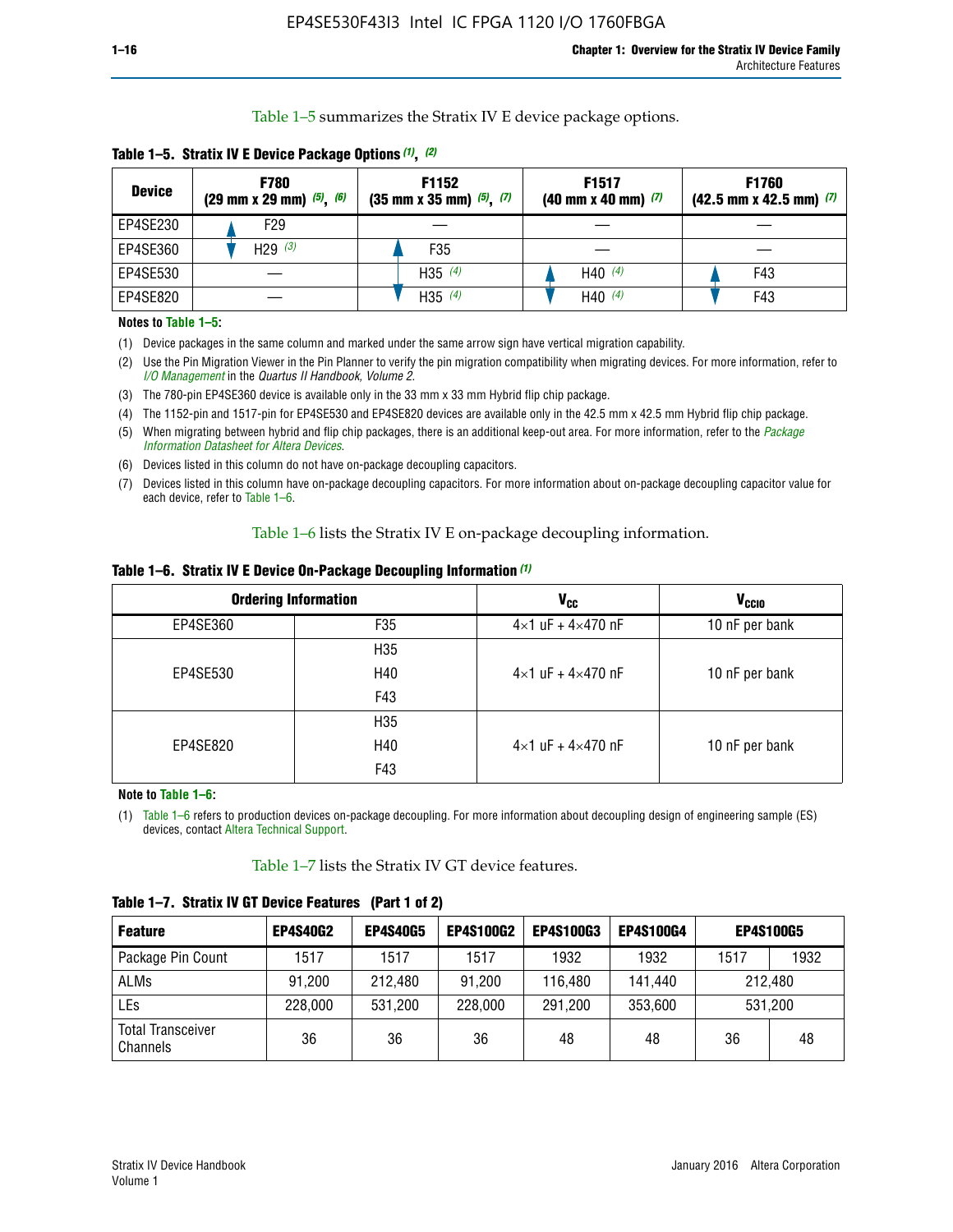|  | Table 1–7. Stratix IV GT Device Features (Part 2 of 2) |  |
|--|--------------------------------------------------------|--|
|--|--------------------------------------------------------|--|

| <b>Feature</b>                                                               | <b>EP4S40G2</b> | <b>EP4S40G5</b> | <b>EP4S100G2</b> | <b>EP4S100G3</b> | <b>EP4S100G4</b> |                           | <b>EP4S100G5</b> |
|------------------------------------------------------------------------------|-----------------|-----------------|------------------|------------------|------------------|---------------------------|------------------|
| 10G Transceiver<br>Channels<br>(600 Mbps - 11.3 Gbps)<br>with $PMA + PCS$ )  | 12              | 12              | 24               | 24               | 24               | 24                        | 32               |
| 8G Transceiver<br>Channels<br>(600 Mbps - 8.5 Gbps)<br>with PMA + PCS) $(1)$ | 12              | 12              | 0                | 8                | 8                | $\pmb{0}$                 | 0                |
| PMA-only CMU<br>Channels<br>(600 Mbps- 6.5 Gbps)                             | 12              | 12              | 12               | 16               | 16               | 12                        | 16               |
| PCIe hard IP Blocks                                                          | $\overline{2}$  | $\overline{2}$  | $\overline{2}$   | $\overline{4}$   | $\overline{4}$   | $\overline{2}$            | $\overline{4}$   |
| <b>High-Speed LVDS</b><br><b>SERDES</b><br>(up to 1.6 Gbps) $(2)$            | 46              | 46              | 46               | 47               | 47               | 46                        | 47               |
| SP1-4.2 Links                                                                | $\overline{2}$  | $\overline{2}$  | $\overline{2}$   | $\overline{2}$   | $\overline{2}$   | $\overline{2}$            | $\overline{2}$   |
| <b>M9K Blocks</b><br>(256 x 36 bits)                                         | 1,235           | 1,280           | 1,235            | 936              | 1,248            |                           | 1,280            |
| M144K Blocks<br>(2048 x 72 bits)                                             | 22              | 64              | 22               | 36               | 48               |                           | 64               |
| Total Memory (MLAB +<br>M9K + M144K) Kb                                      | 17,133          | 27,376          | 17,133           | 17,248           | 22,564           |                           | 27,376           |
| <b>Embedded Multipliers</b><br>$18 \times 18^{(3)}$                          | 1,288           | 1,024           | 1,288            | 832              | 1,024            |                           | 1,024            |
| PLLs                                                                         | 8               | 8               | 8                | 12               | 12               | 8                         | 12               |
| User I/Os $(4)$ , $(5)$                                                      | 654             | 654             | 654              | 781              | 781              | 654                       | 781              |
| Speed Grade<br>(fastest to slowest)                                          | $-1, -2, -3$    | $-1, -2, -3$    | $-1, -2, -3$     | $-1, -2, -3$     | $-1, -2, -3$     | $ -1, -2, -3  -1, -2, -3$ |                  |

**Notes to Table 1–7:**

(1) You can configure all 10G transceiver channels as 8G transceiver channels. For example, the EP4S40G2F40 device has twenty-four 8G transceiver channels and the EP4S100G5F45 device has thirty-two 8G transceiver channels.

(2) Total pairs of high-speed LVDS SERDES take the lowest channel count of  $R_X/T_X$ .

(3) Four multiplier adder mode.

(4) The user I/O count from the pin-out files include all general purpose I/Os, dedicated clock pins, and dual purpose configuration pins. Transceiver pins and dedicated configuration pins are not included in the pin count.

(5) This data is preliminary.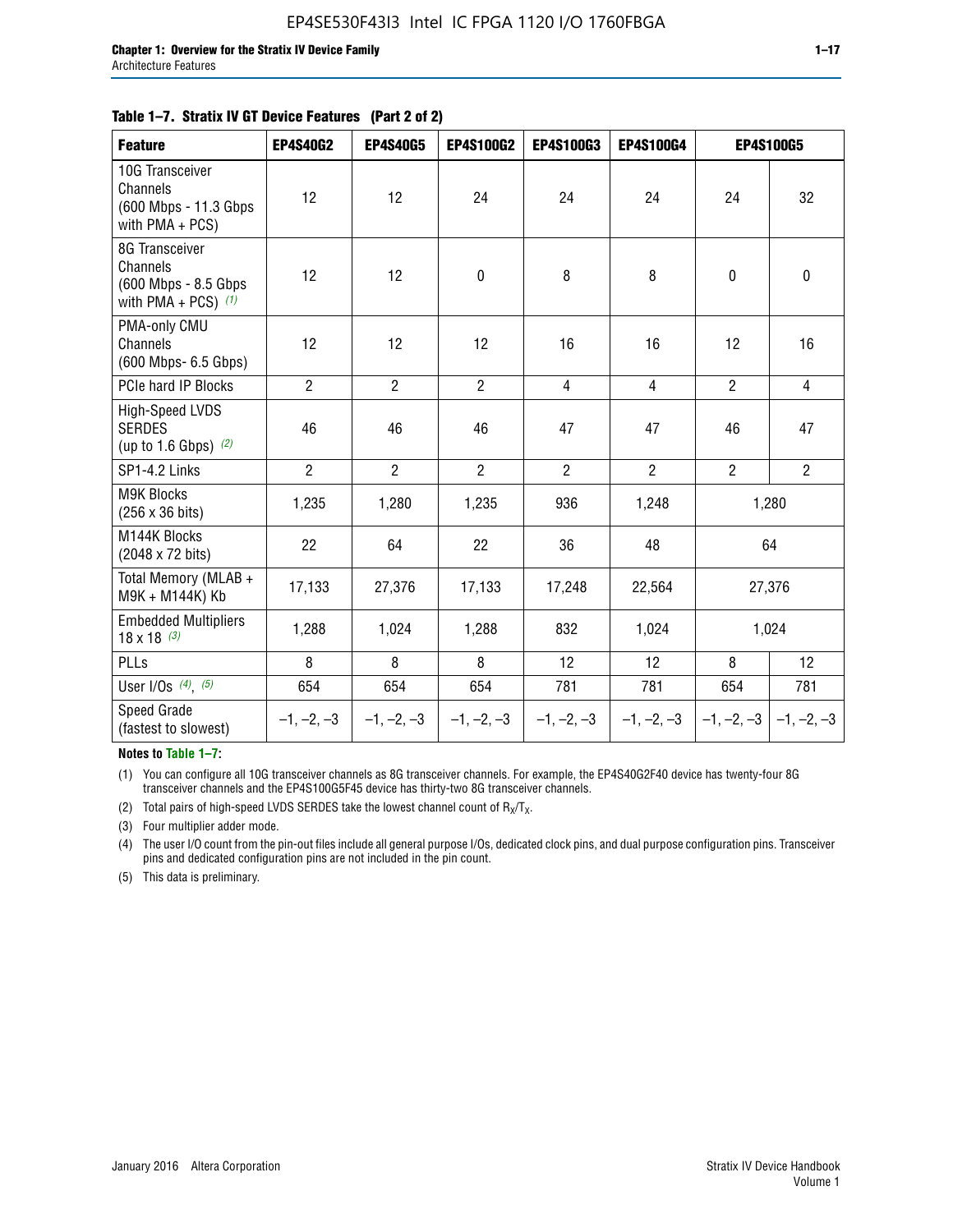Table 1–8 lists the resource counts for the Stratix IV GT devices.

| <b>Device</b>                      | <b>1517 Pin</b><br>$(40 \text{ mm} \times 40 \text{ mm})$ $(3)$ | <b>1932 Pin</b><br>(45 mm x 45 mm) |  |
|------------------------------------|-----------------------------------------------------------------|------------------------------------|--|
| <b>Stratix IV GT 40 G Devices</b>  |                                                                 |                                    |  |
| EP4S40G2                           | F40                                                             |                                    |  |
| EP4S40G5                           | H40 $(4)$ , $(5)$                                               |                                    |  |
| <b>Stratix IV GT 100 G Devices</b> |                                                                 |                                    |  |
| EP4S100G2                          | F40                                                             |                                    |  |
| EP4S100G3                          |                                                                 | F45                                |  |
| EP4S100G4                          |                                                                 | F45                                |  |
| EP4S100G5                          | $(4)$ $(5)$<br>H40                                              | F45                                |  |

#### **Notes to Table 1–8:**

(1) This table represents pin compatability; however, it does not include hard IP block placement compatability.

- (2) Devices under the same arrow sign have vertical migration capability.
- (3) When migrating between hybrid and flip chip packages, there is an additional keep-out area. For more information, refer to the *[Altera Device Package Information Data Sheet](http://www.altera.com/literature/ds/dspkg.pdf)*.
- (4) EP4S40G5 and EP4S100G5 devices with 1517 pin-count are only available in 42.5-mm x 42.5-mm Hybrid flip chip packages.
- (5) If you are using the hard IP block, migration is not possible.

Table 1–9 lists the Stratix IV GT on-package decoupling information.

**Table 1–9. Stratix IV GT Device On-Package Decoupling Information** *(1)*

| <b>Ordering</b><br><b>Information</b> | Vcc                                 | <b>V<sub>CCIO</sub></b> | V <sub>CCL GXB</sub>            | V <sub>CCA L/R</sub> | V <sub>CCT L/R</sub> | $V_{CCR\_L/R}$ |
|---------------------------------------|-------------------------------------|-------------------------|---------------------------------|----------------------|----------------------|----------------|
| EP4S40G2F40                           | $2 \times 1$ uF + $2 \times 470$ nF | 10 nF per bank $(2)$    | 100 nF per<br>transceiver block | $100$ nF             | $100$ nF             | $100$ nF       |
| EP4S100G2F40                          |                                     |                         |                                 |                      |                      |                |
| EP4S100G3F45                          |                                     | 10 nF per bank $(2)$    | 100 nF per<br>transceiver block | $100$ nF             | $100$ nF             | $100$ nF       |
| EP4S100G4F45                          |                                     |                         |                                 |                      |                      |                |
| EP4S40G5H40                           | $4\times1$ uF + $4\times470$ nF     |                         |                                 |                      |                      |                |
| EP4S100G5H40                          |                                     |                         |                                 |                      |                      |                |
| EP4S100G5F45                          |                                     |                         |                                 |                      |                      |                |

**Notes to Table 1–9:**

(1) Table 1–9 refers to production devices on-package decoupling. For more information about decoupling design of engineering sample (ES) devices, contact [Altera Technical Support](http://mysupport.altera.com/eservice/login.asp).

(2) For I/O banks  $3(*)$ ,  $4(*)$ ,  $7(*)$ , and  $8(*)$  only. There is no OPD for I/O bank  $1(*)$ ,  $2(*)$ ,  $5(*)$ , and  $6(*)$ .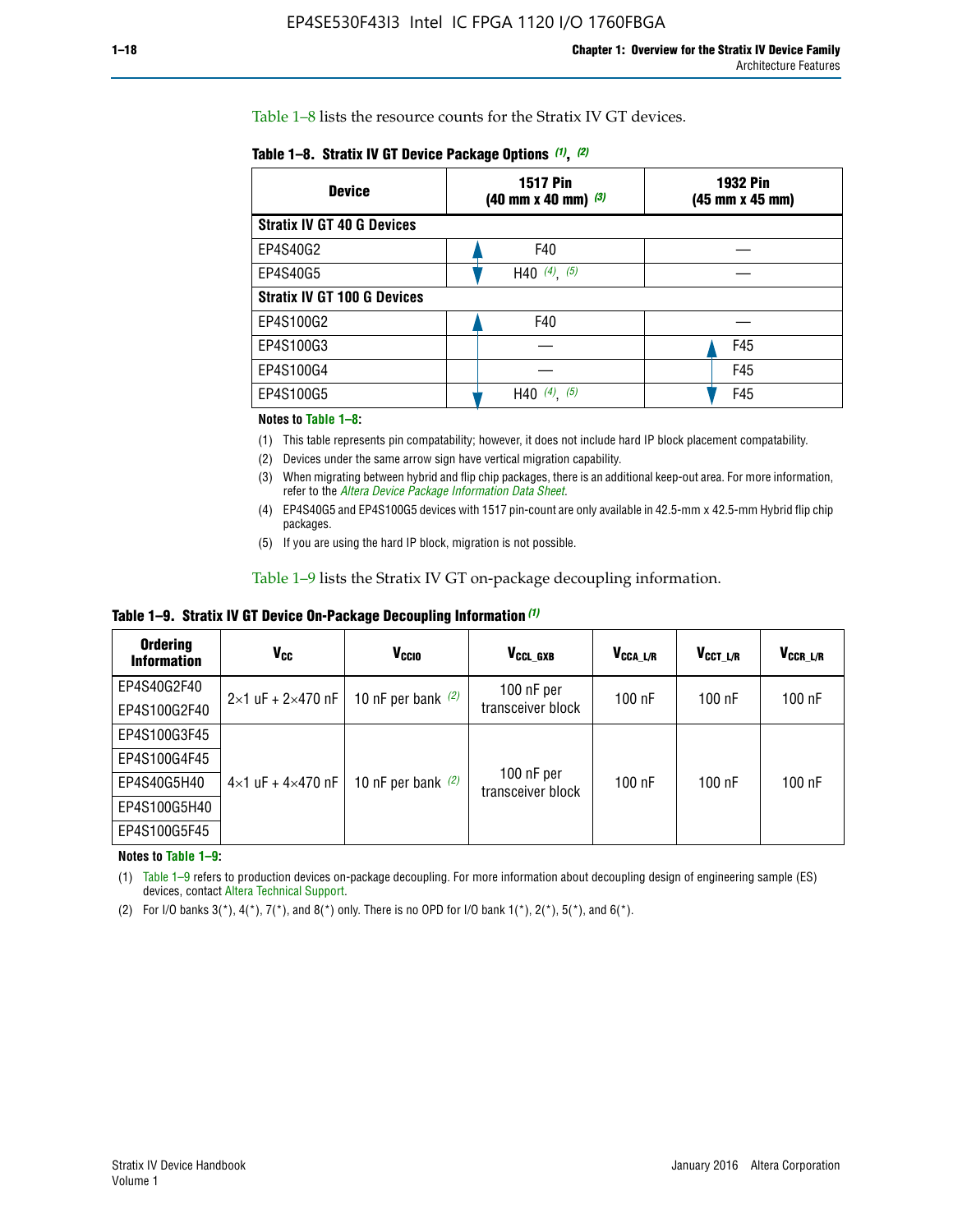# **Integrated Software Platform**

The Quartus II software provides an integrated environment for HDL and schematic design entry, compilation and logic synthesis, full simulation and advanced timing analysis, SignalTap II Logic Analyzer, and device configuration of Stratix IV designs. The Quartus II software provides the MegaWizard<sup> $M$ </sup> Plug-In Manager user interface to generate different functional blocks, such as memory, PLL, and digital signal processing logic. For transceivers, the Quartus II software provides the ALTGX MegaWizard Plug-In Manager interface that guides you through configuration of the transceiver based on your application requirements.

The Stratix IV GX and GT transceivers allow you to implement low-power and reliable high-speed serial interface applications with its fully reconfigurable hardware, optimal signal integrity, and integrated Quartus II software platform.

For more information about the QuarJanuary2016tus II software features, refer to the *[Quartus II Handbook](http://www.altera.com/literature/lit-qts.jsp)*.

# **Ordering Information**

This section describes the Stratix IV E, GT, and GX devices ordering information. Figure 1–4 shows the ordering codes for Stratix IV GX and E devices.



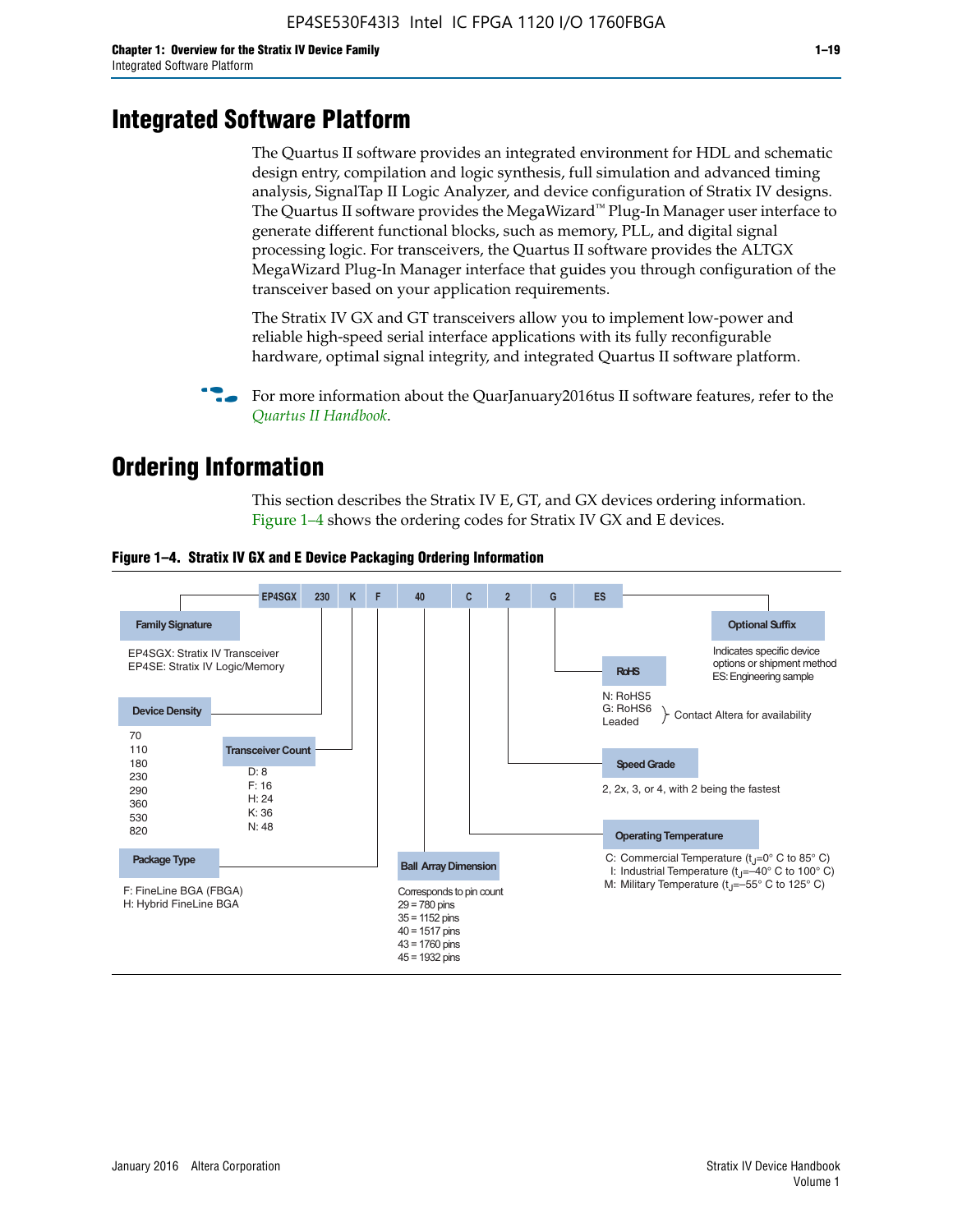Figure 1–5 shows the ordering codes for Stratix IV GT devices.





# **Document Revision History**

Table 1–10 lists the revision history for this chapter.

|  | Table 1–10. Document Revision History (Part 1 of 2) |  |  |
|--|-----------------------------------------------------|--|--|
|--|-----------------------------------------------------|--|--|

| <b>Date</b>       | <b>Version</b> | <b>Changes</b>                                              |
|-------------------|----------------|-------------------------------------------------------------|
| January 2016      | 3.5            | ■ Updated Figure 1–4 with new RoHS information              |
| September 2012    | 3.4            | ■ Updated Table 1–1 to close FB $#30986$ .                  |
|                   |                | Updated Table $1-2$ and Table $1-5$ to close FB $\#31127$ . |
| June 2011         | 3.3            | $\blacksquare$ Added military temperature to Figure 1–4.    |
| February 2011     | 3.2            | ■ Updated Table 1–7 and Table 1–8.                          |
|                   |                | $\blacksquare$ Applied new template.                        |
|                   |                | Minor text edits.                                           |
| <b>March 2010</b> | 3.1            | <b>Updated Table 1–1, Table 1–2, and Table 1–7.</b>         |
|                   |                | <b>U</b> Updated Figure 1–3.                                |
|                   |                | ■ Updated the "Stratix IV GT Devices" section.              |
|                   |                | Added two new references to the Introduction section.       |
|                   |                | Minor text edits.                                           |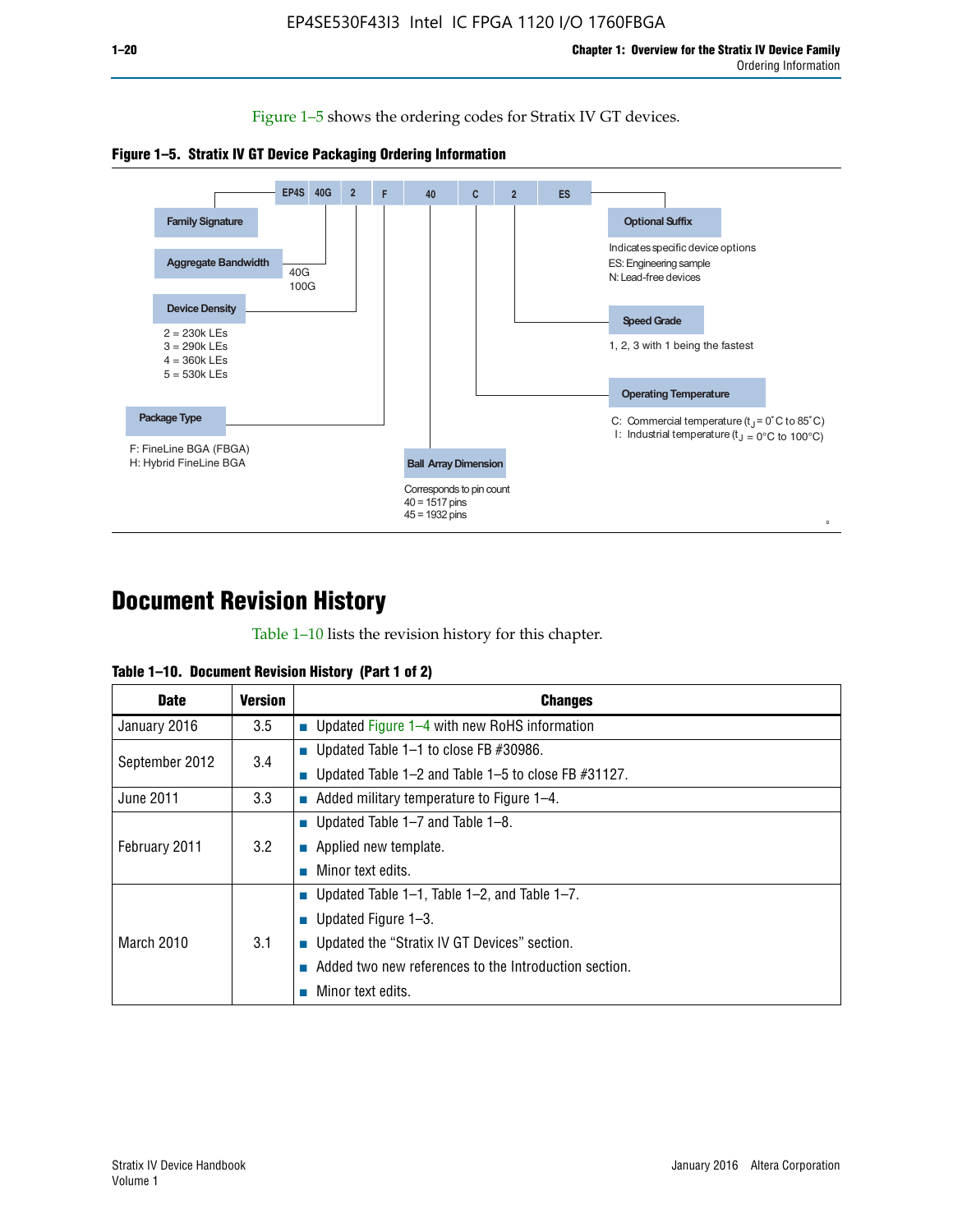#### **Table 1–10. Document Revision History (Part 2 of 2)**

| <b>Date</b>      | <b>Version</b> | <b>Changes</b>                                                                                                                                                                                                                                                                    |  |
|------------------|----------------|-----------------------------------------------------------------------------------------------------------------------------------------------------------------------------------------------------------------------------------------------------------------------------------|--|
|                  | 3.0            | ■ Updated the "Stratix IV Device Family Overview", "Feature Summary", "Stratix IV GT<br>Devices", "High-Speed Transceiver Features", "FPGA Fabric and I/O Features", "Highest<br>Aggregate Data Bandwidth", "System Integration", and "Integrated Software Platform"<br>sections. |  |
| November 2009    |                | $\blacksquare$ Added Table 1-3, Table 1-6, and Table 1-9.                                                                                                                                                                                                                         |  |
|                  |                | $\blacksquare$ Updated Table 1-1, Table 1-2, Table 1-4, Table 1-5, Table 1-7, and Table 1-8.                                                                                                                                                                                      |  |
|                  |                | ■ Updated Figure 1–3, Figure 1–4, and Figure 1–5.                                                                                                                                                                                                                                 |  |
|                  |                | $\blacksquare$ Minor text edits.                                                                                                                                                                                                                                                  |  |
|                  | 2.4            | $\blacksquare$ Updated Table 1-1.                                                                                                                                                                                                                                                 |  |
| <b>June 2009</b> |                | $\blacksquare$ Minor text edits.                                                                                                                                                                                                                                                  |  |
|                  |                | $\blacksquare$ Added Table 1-5, Table 1-6, and Figure 1-3.                                                                                                                                                                                                                        |  |
|                  |                | $\blacksquare$ Updated Figure 1-5.                                                                                                                                                                                                                                                |  |
| April 2009       | 2.3            | ■ Updated Table 1–1, Table 1–2, Table 1–3, and Table 1–4.                                                                                                                                                                                                                         |  |
|                  |                | ■ Updated "Introduction", "Feature Summary", "Stratix IV GX Devices", "Stratix IV GT<br>Devices", "Architecture Features", and "FPGA Fabric and I/O Features"                                                                                                                     |  |
|                  | 2.2            | ■ Updated "Feature Summary", "Stratix IV GX Devices", "Stratix IV E Device", "Stratix IV<br>GT Devices", "Signal Integrity"                                                                                                                                                       |  |
| March 2009       |                | Removed Tables 1-5 and 1-6                                                                                                                                                                                                                                                        |  |
|                  |                | $\blacksquare$ Updated Figure 1-4                                                                                                                                                                                                                                                 |  |
|                  |                | ■ Updated "Introduction", "Feature Summary", "Stratix IV Device Diagnostic Features",<br>"Signal Integrity", "Clock Networks", "High-Speed Differential I/O with DPA and Soft-<br>CDR", "System Integration", and "Ordering Information" sections.                                |  |
|                  |                | ■ Added "Stratix IV GT 100G Devices" and "Stratix IV GT 100G Transceiver Bandwidth"<br>sections.                                                                                                                                                                                  |  |
| March 2009       | 2.1            | ■ Updated Table 1–1, Table 1–2, Table 1–3, and Table 1–4.                                                                                                                                                                                                                         |  |
|                  |                | $\blacksquare$ Added Table 1–5 and Table 1–6.                                                                                                                                                                                                                                     |  |
|                  |                | ■ Updated Figure $1-3$ and Figure $1-4$ .                                                                                                                                                                                                                                         |  |
|                  |                | $\blacksquare$ Added Figure 1-5.                                                                                                                                                                                                                                                  |  |
|                  |                | Removed "Referenced Documents" section.                                                                                                                                                                                                                                           |  |
|                  | 2.0            | Updated "Feature Summary" on page 1-1.                                                                                                                                                                                                                                            |  |
| November 2008    |                | ■ Updated "Stratix IV Device Diagnostic Features" on page $1-7$ .                                                                                                                                                                                                                 |  |
|                  |                | Updated "FPGA Fabric and I/O Features" on page 1-8.                                                                                                                                                                                                                               |  |
|                  |                | Updated Table 1-1.                                                                                                                                                                                                                                                                |  |
|                  |                | Updated Table 1-2.                                                                                                                                                                                                                                                                |  |
|                  |                | Updated "Table 1-5 shows the total number of transceivers available in the Stratix IV GT<br>Device." on page 1-15.                                                                                                                                                                |  |
| <b>July 2008</b> | 1.1            | Revised "Introduction".                                                                                                                                                                                                                                                           |  |
| May 2008         | 1.0            | Initial release.                                                                                                                                                                                                                                                                  |  |